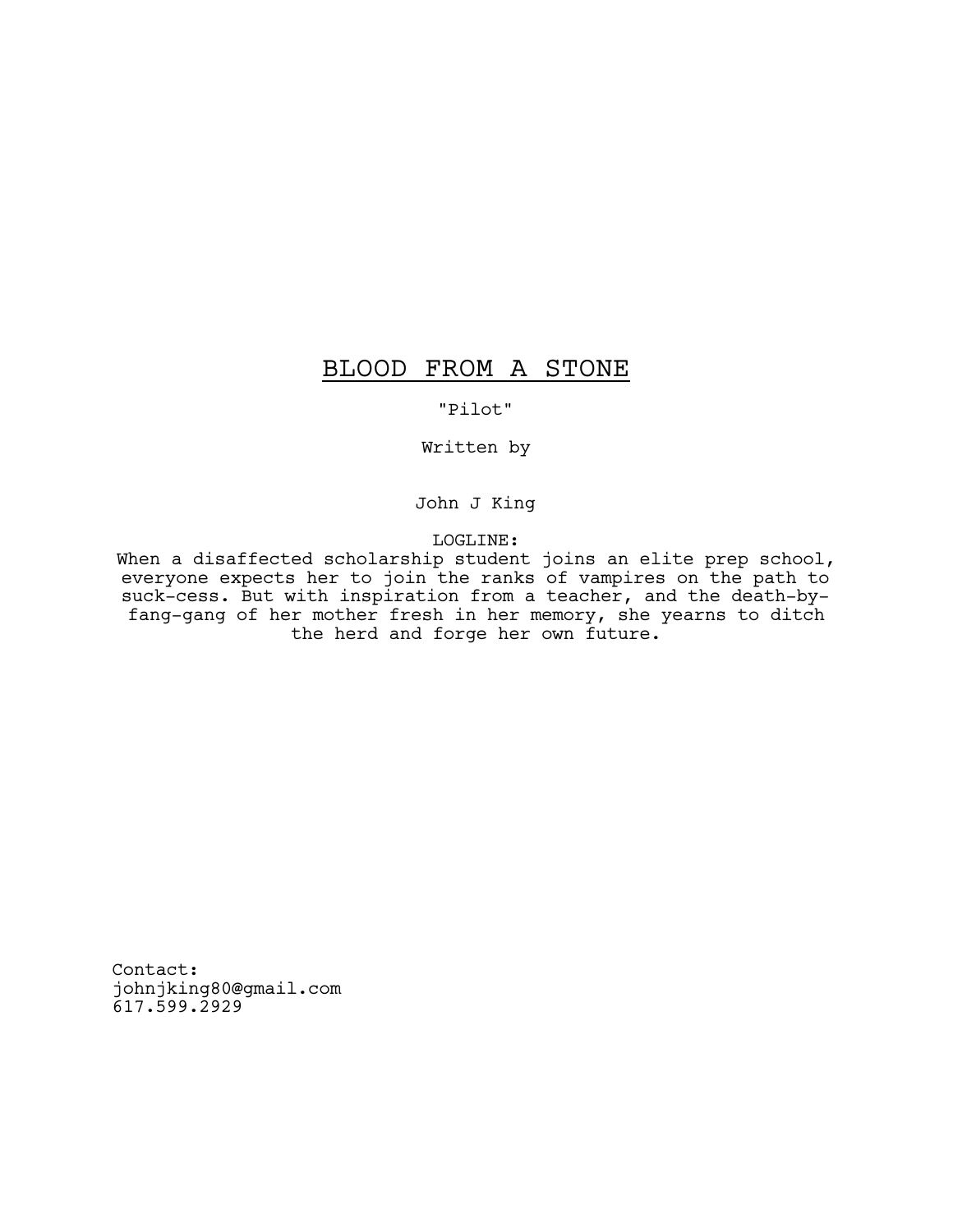## COLD OPEN

FADE IN:

INT. ELLA STONE'S ROOM - MORNING

A MATCH flares, lights an INCENSE STICK.

A BRUSH OF BLACK POLISH coats a fingernail.

That black-nailed finger presses "Play" on a 1980's WALKMAN.

The OPENING CHORDS of The Cure's "Plainsong" explode, and the jet-black hair of ELLA STONE (15) flops on her bed, foam headphones over her ears. She holds a small faded photo of her mother - CHRISTIANA STONE.

> ELLA (V.O.) Help me, mom. I conjure you: your music. The armor you left me. Not that it saved you.

Ella clasps a SILVER CHOKER, covering her neck.

ELLA (V.O.)

Your scent.

Ella sprays and walks through a wave of perfume - smashes into her dresser - and chokes, coughing.

> ELLA (V.O.) Today I start Concord Prep. Dad says it's a good school, but…I want to be a witch like you.

Ella smudges her black eyeliner, dabs blood red lipstick on.

ELLA (V.O.) And if Prep has it's way, tonight I'll become a vampire.

A faint BEEPING behind the music. Ella checks the mirror a last time: a menagerie of blacks to make Rick Owens drool. Ella locks eyes with her reflection and tries to cry.

> ELLA (VO) Can you hear me, Mom? Help me. Give me a sign?

Instead, she sneezes.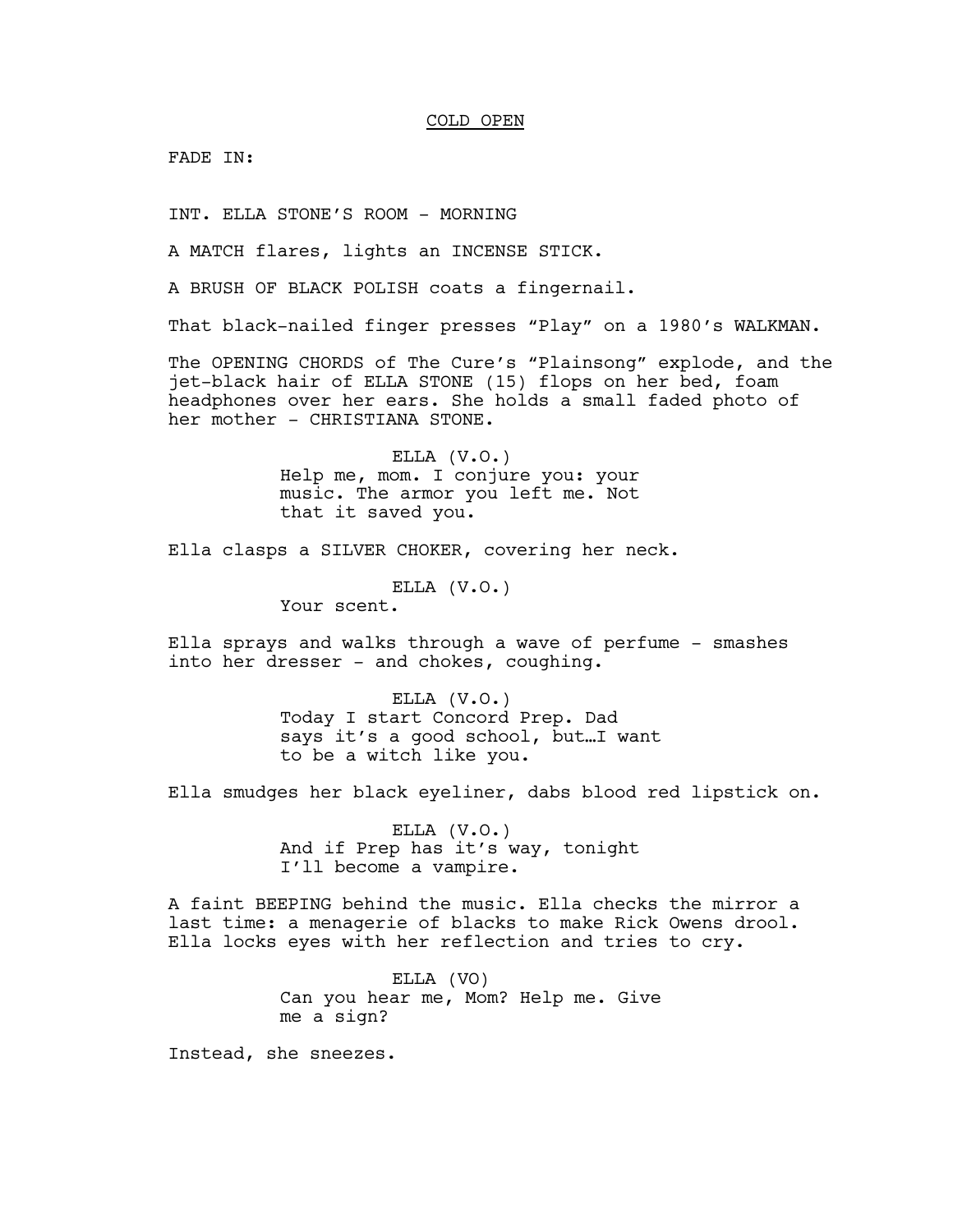Her headphones fly off; the smoke alarm WAILS  $-$  her incense set fire to some BLACK LACE. Ella douses it with the bottle of perfume as the door busts open. Ella's father CARL STONE (47) - a Zombie with yellow eyes and a flap of loose skin on his head, bursts in. CARL Ella! No hexing before school! She waves away the smoke. The alarm quiets. ELLA Sorry, dad. CARL Tick tock - the world awaits! ELLA I don't want to. CARL You don't want to go to school? ELLA I don't want to be in the world. CARL Well, you're stuck here. He grabs a suitcase from the floor. CARL (CONT'D) You're wearing that? It's a Vampire high school, not a Victorian Séance. He drags the luggage out of the room. Ella yells after him the petulant teen. ELLA Just because you're undead, doesn't mean I can't live a little! She grabs the rest of her BOXES, and follows him out. ELLA (V.O.) Vampire high school is gonna suck.

CREDITS: **BLOOD FROM A STONE**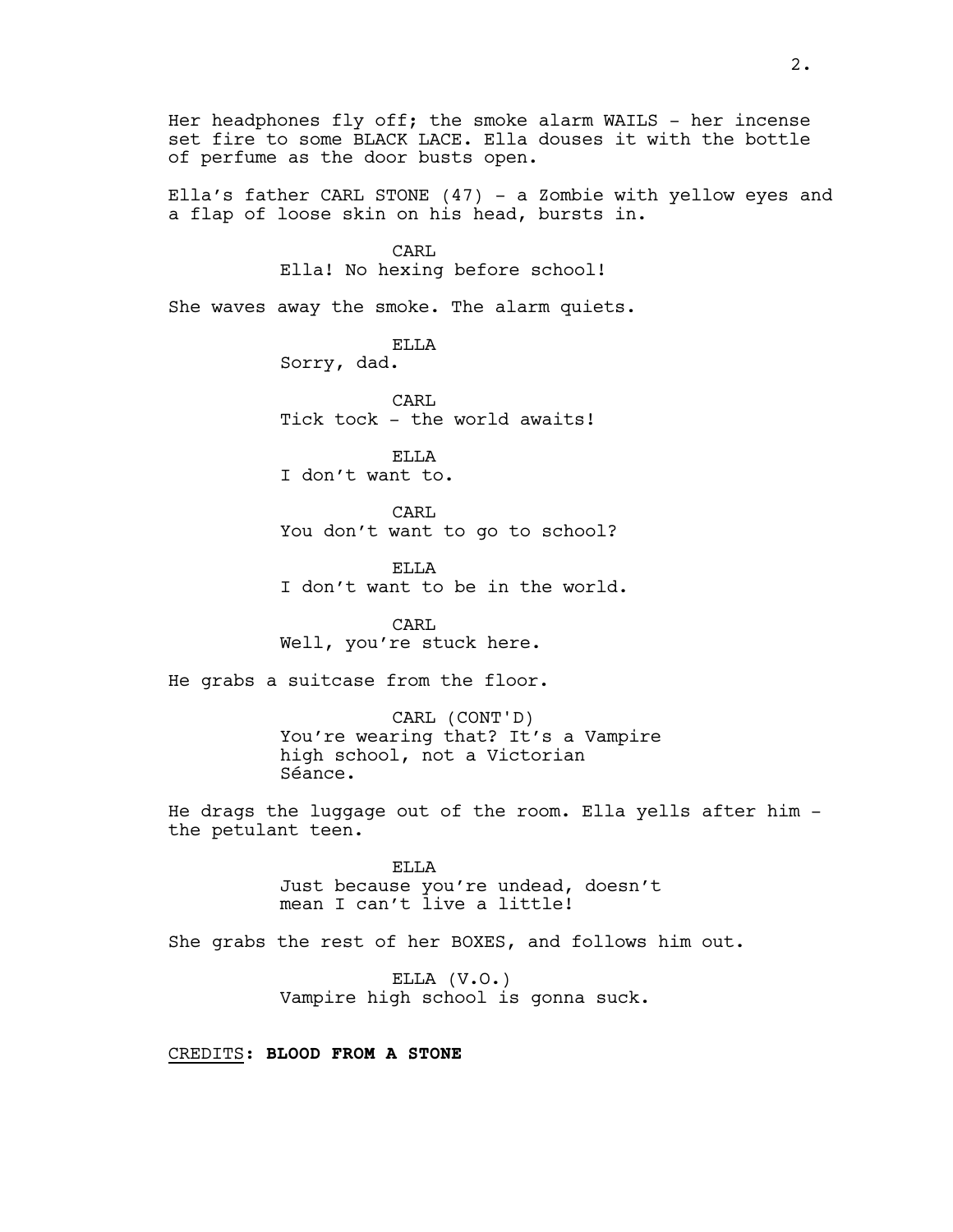### ACT ONE

INT. CARL STONE'S CAR - MINUTES LATER.

Carl drives through Concord's version rush hour. Ella stares out the window, headphones on.

> CARL I gave your mom that tape.

ELLA You must have been cool once. What happened?

CARL Kids. They ruin you.

He smirks. Ella hides her smile in her lap.

CARL (CONT'D)

Nervous?

ELLA No. I just don't want to go to Vamp Camp.

CARL Changing schools is hard. But trust me: it sucks now - pun intended but you'll thank me later.

Ella stares at the cemetery as they drive past.

ELLA I just don't think mom wanted her life insurance money to go to the vampires who killed her.

CARL Concord Prep did not kill your mother. And she wanted you to have the best education possible.

He turns the car into the driveway of CONCORD PREP. A sign arching above, in GREEN AND WHITE:

**CONCORD PREPARATORY: PREPARATION. PRUDENCE. PROSPERITY.**

Carl parks.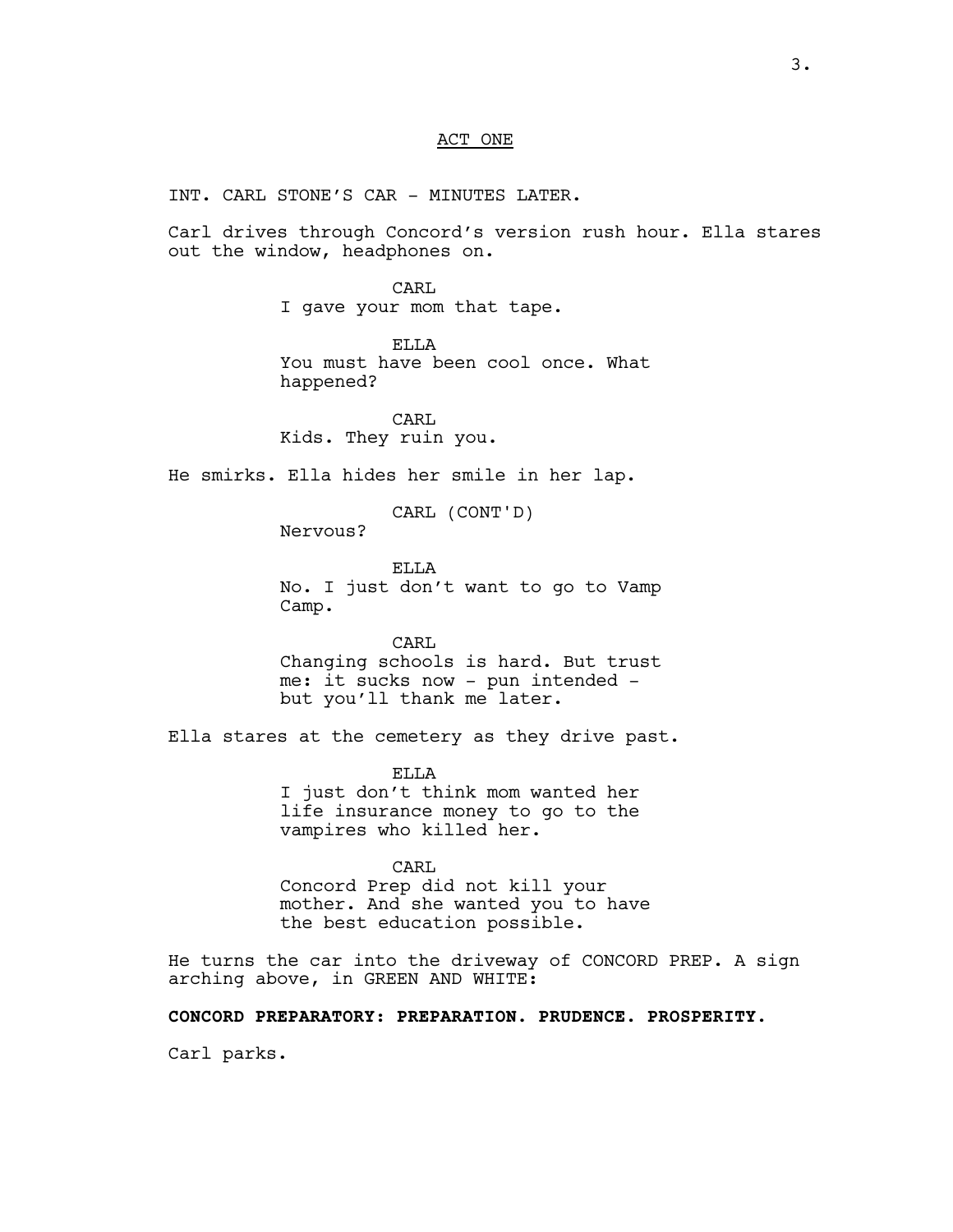CARL (CONT'D) Hey: you've got my sense of humor and your mother's brains. They'll love you...just like I do.

Ella's face scrunches up at him, like "gross."

ELLA Ew, dad, you're all gooey.

CARL So what?! I'm proud of you!

ELLA No. Your head-hole. Gross.

His head wound is, yes, gooey. Carl dabs it with a HANKIE.

ELLA (CONT'D) You said you would get it stitched.

CARL I will. I'm going to. This school's not cheap, you know.

ELLA UGH. First day, new school, and I show up with a Brainer.

Carl places his hat just-so, to hold his skinflap in place.

EXT. CONCORD PREP CAMPUS - CONTINUOUS

Ella blanches at the

Ella grabs a box from the trunk and looks across campus: a cattle drive of TEENS AND PARENTS - vampires with pale skin and parasols - greet each other after a summer away.

The crowd parts for THE MOON SISTERS, a coven of eight identically dressed girls, drawing sgasps from awkward freshmen. Ella gapes after them.

TRIPP BARKER (40) pushes past Ella, collecting double takes in an unseasonable Oscar Wilde cape and hat. A TRUNK floats behind him, barely carrying an unsteady potted plant.

> BARKER (turning, calling out) Come, Genji!

A TOAD leaps from the grass to follow him. Ella gawks.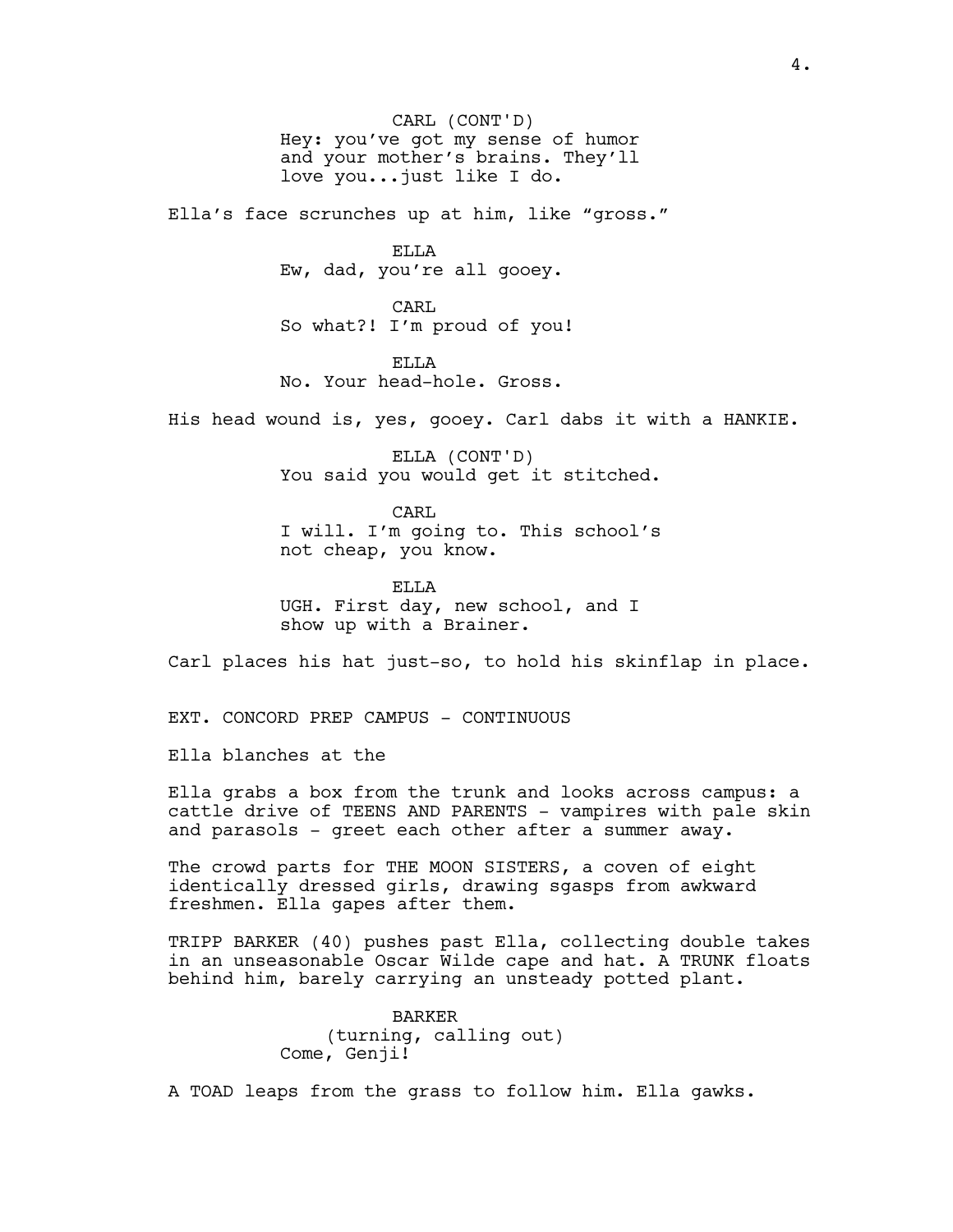Close your mouth; your Zombie is showing.

They carry the luggage to PEABODY HOUSE, a 19th century boarding manse. THIOL (50's), a Zombie, holds the door open, smiling toothlessly, and takes one of Ella's bags.

INT. PEABODY HOUSE, ELLA'S DORM ROOM - MOMENTS LATER

Two bunk beds. All pastels. TAL (15) - also pastel - hangs a color-coded planner, by an RBG POSTER. Ella enters with bags.

> ELLA Is this number 7?

Tal turns, her whole body SQUEALING.

TAT. OHMYGOD. ROOMIE!

Tal crushes Ella - and her boxes - in a hug.

TAL (CONT'D) I'm Talene - call me Tal, even though I'm not. Ella, right?

She gasps at Ella's nails.

TAL (CONT'D) You did your nails to match your grimy move-in clothes?! Next level.

ELLA Thanks. You're, uh, really bright.

TAT. No. I'm a pig. You're like so slim.

Ella's eyes lock onto a dark shape in the lower bunk; something in there blinks. Before she can ask, Tal SCREAMS. Ella turns to find a terrifying sight: two of the identicals from the Moon Sisters.

> TAL (CONT'D) Ella, this is Jaqui, and Margot, my sister. Margot-Jaqui, Ella.

> > MARGOT & JAQUI

Hiiiii.

Ella gives a meagre wave.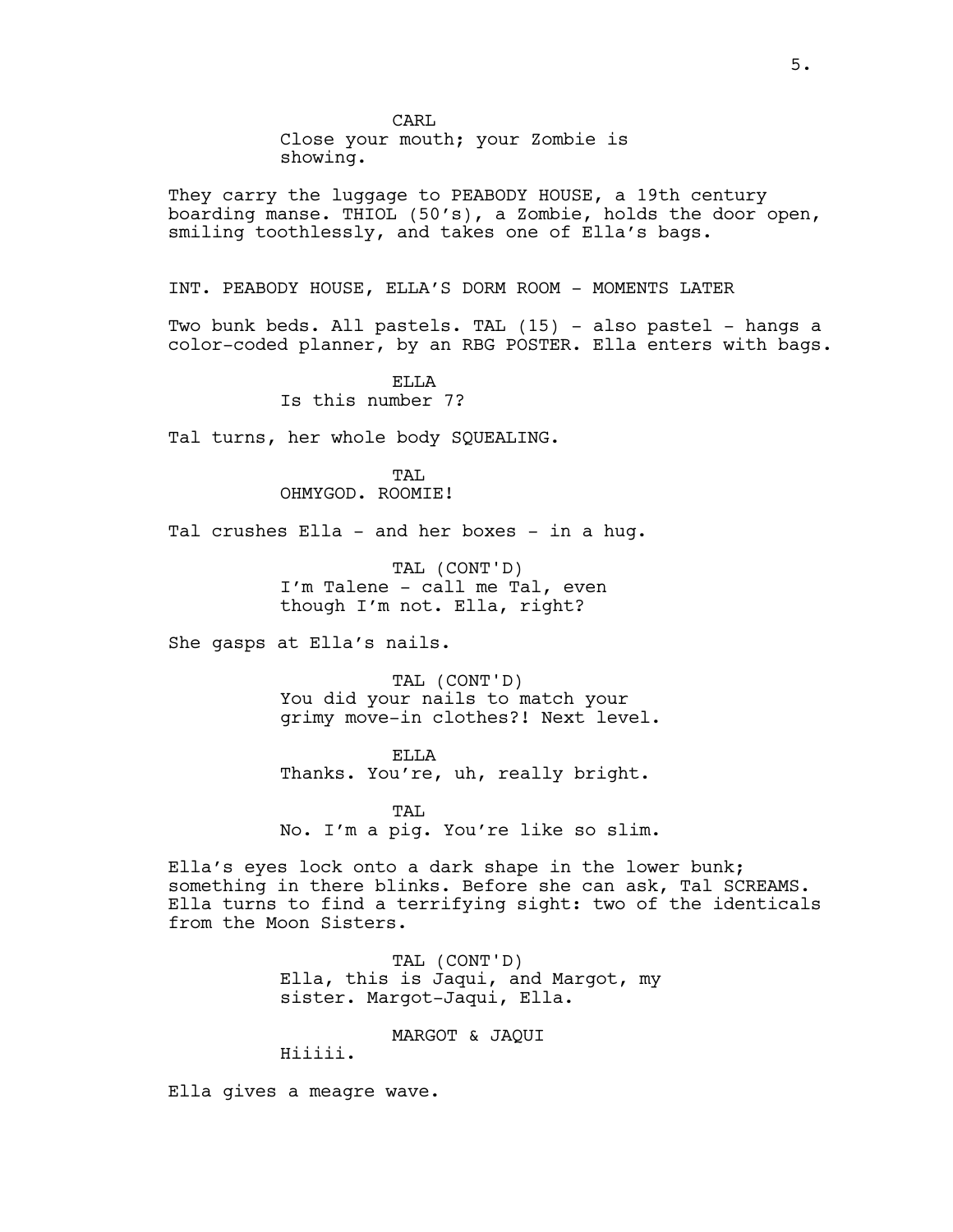ELLA

Hey.

JAQUI (off Ella's outfit) Whew, girl. Who died?

ELLA Oh. My mom?

Awkward silence falls over the room. Ella fingers her choker.

JAQUI She didn't leave you any clothes?

Tal and Margot stare daggers at Jaqui.

MARGOT Will you be pledging Moon Sisters?

ELLA What's the, um, who are they?

Tal inhales with disbelief.

TAL. It's the coolest coven at Prep. Once you're in, you're set.

JAQUI Like: for life. And afterlife.

MARGOT We select after Harvest tonight.

TAL. Obviously. Like you can't join a coven until you're a vampire.

ELLA

Obviously.

Carl and Thiol enter, carrying bags. Tal points.

TAT.

Top bunk, please.

The men put away the luggage.

JAQUI Get lost, ghouls.

Thiol bows and leaves. Carl waits, awkward.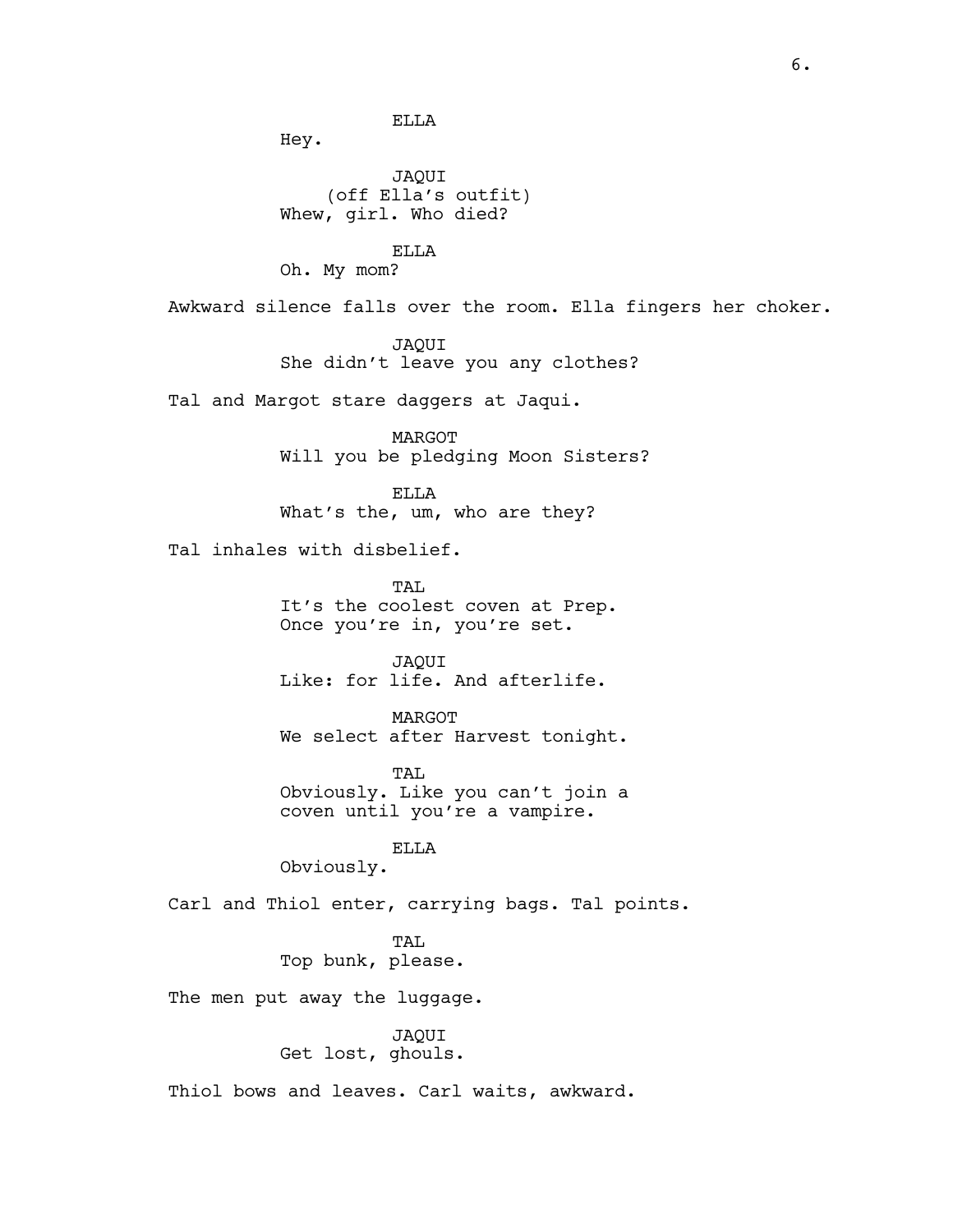ELLA Tal, this is my dad. Dad, this is-

JAQUI DAD? You're kidding.

They gasp - they've never met a zombie who wasn't a servant.

CARL Don't worry; already ate my fill of brains today. Hi, Tal. Hi girls.

Carl tips his hat - and his skin flap flops.

CARL (CONT'D) I gotta run, Ella. Ready?

ELLA Be right there.

Carl disappears to the hallway. Ella backs out, blushing.

ELLA (CONT'D) Um. Nice meeting you all.

Ella leaves. Jaqui glosses her lips; Tal slaps her arm.

TAL Jaqui! Oh, god and her mom died?

JAQUI Whatevs. I don't trust a girl who lets her mom ruin her social life.

MARGOT Can't believe you got stuck with a half-brainer, Tal.

A voice comes from dark lower bunk.

TIFFANY Half a brain is more than the three of you combined.

TIFFANY SOBHRAJ (15), in a punky hijab, uncurls from the bed.

MARGOT Who the hell are you?

TIFFANY The other roommate.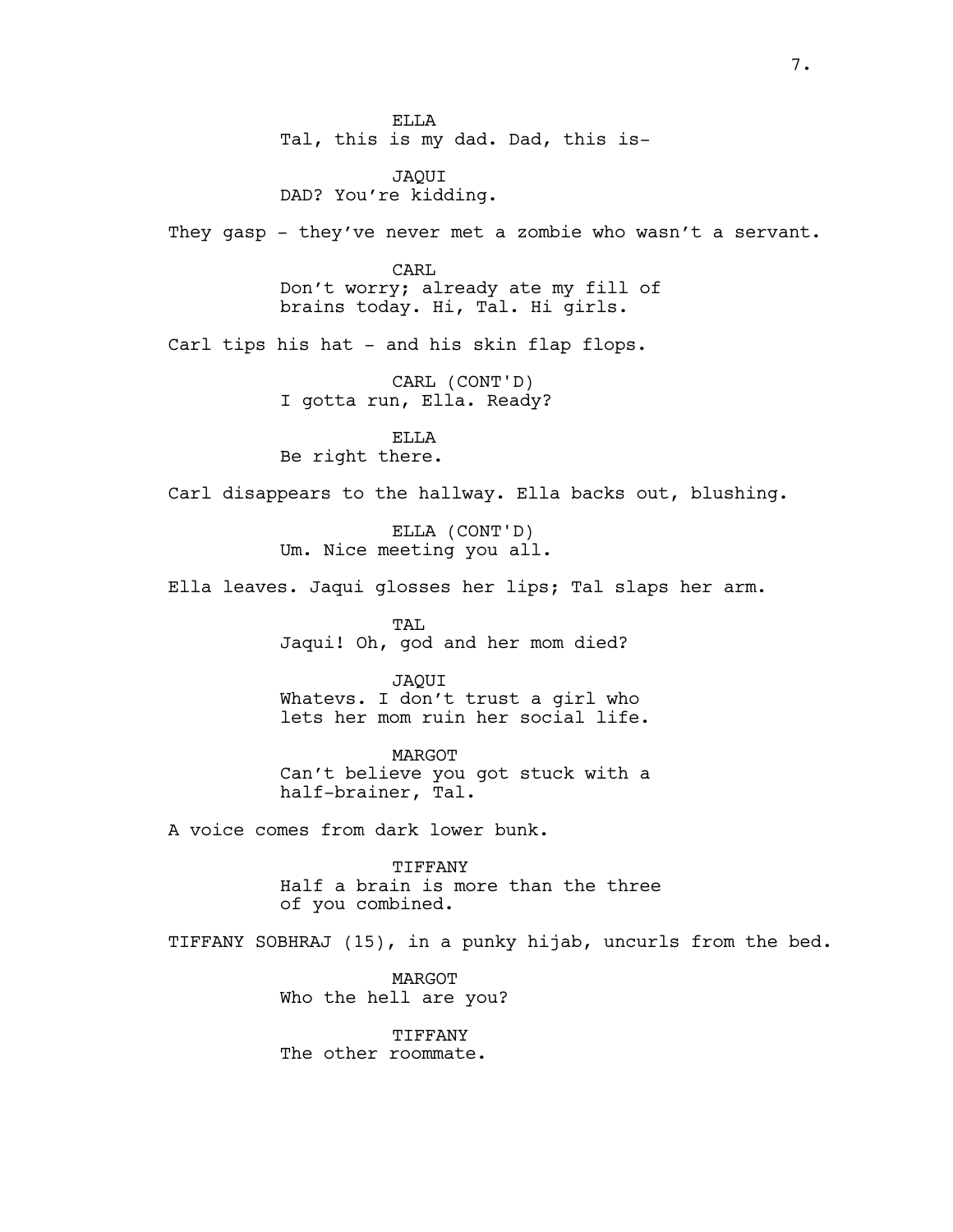JAQUI Nice headgear. Is that to keep your brains in? TIFFANY No. I'm Djinn. Margot and Jaqui share a look, push Tiffany into the closet. TIFFANY (CONT'D) Hey! Stop! MARGOT Want you to feel at home: in a small dark space. She barricades Tiffany, who bangs on the door, yelling. MARGOT (CONT'D) Make a wish, djinni. Jaqui slides a WOODEN HANGER through the handles, locking it. JAQUI Calm down. I'm sure someone wil come along to let you out. Someday. They leave, laughing. EXT. CONCORD PREP PARKING LOT - MINUTES LATER Ella walks Carl to the car. ELLA I'm sorry, dad, they - CARL It's fine, El. It's not my world. But it will be yours. He pulls her into a hug - she squirms but he holds tight. ELLA If you ooze on me, dad, I swear -CARL (fake gnawing her) Brains! Smart daughter! Mmm. ELLA Literally want to die, dad. Ugh.

A TOWER BELL RINGS. Carl squeezes Ella's shoulder and goes.

8.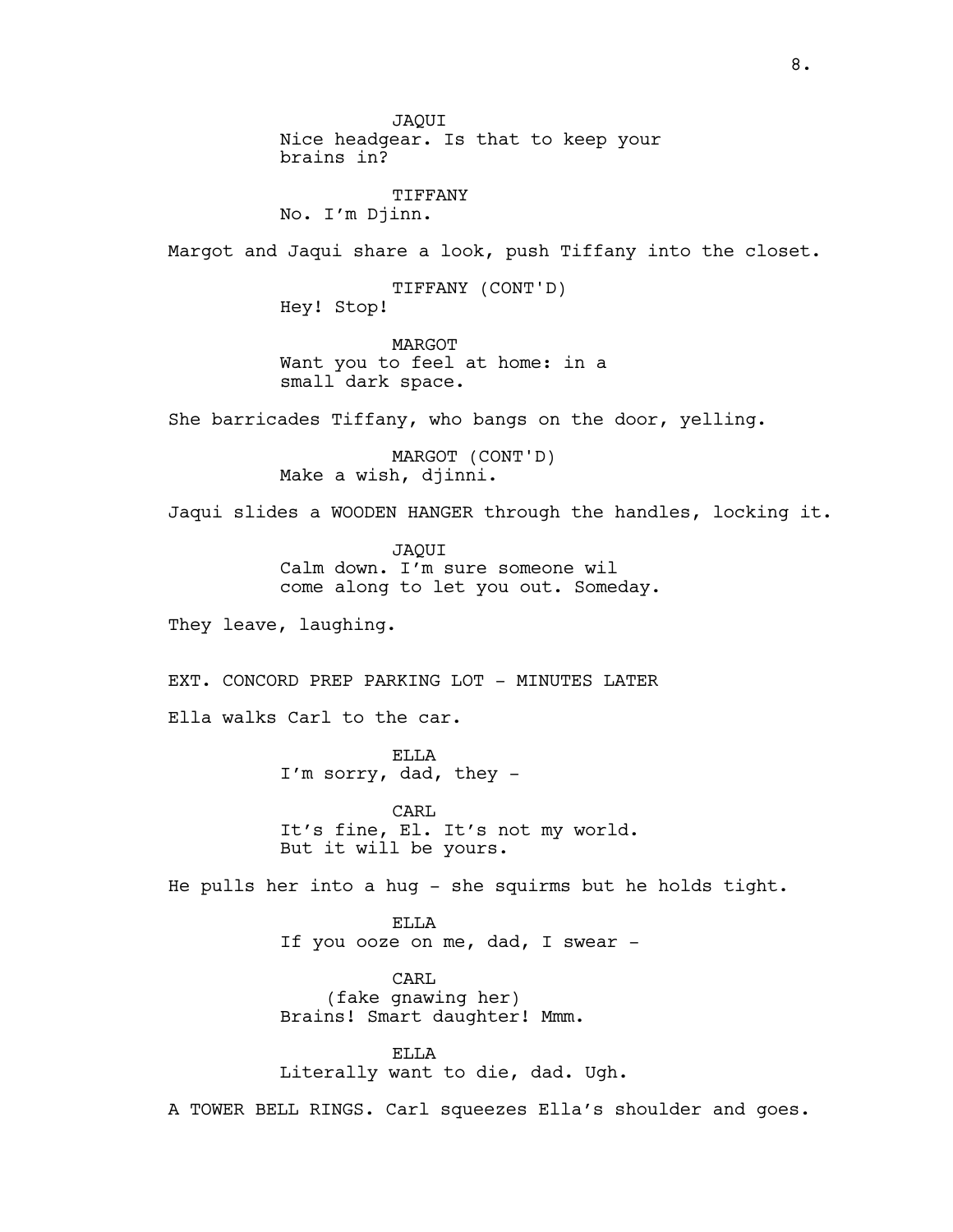INT. CONCORD PREP CHAPEL - MOMENTS LATER

An 18th century meeting house, candlelit. The pews fill with students and parents. Teachers spread across the stage. HEADMASTER PARKMEN (60s) - gray all over - takes the PULPIT.

> PARKMAN Welcome, students, to Concord Preparatory's fall term, 2021.

IN CROWD: Ella sneaks in the back, behind the Moon Sisters.

PARKMAN (CONT'D) Today your journey commences. Preparation. Prudence.

IN CROWD: Jaqui mouths along to Parkman; they've heard this.

JAQUI Prosperity. The pillars of Prep.

PARKMAN Preparation. Here we'll lay a path you'll walk: for life, and afterlife.

Parkman smiles, fangs glinting in the light.

IN CROWD: Ella looks at the only other boy in her pew: NOAH CAREY (15), nervy and jiggling, looks away when she smiles at him. She clocks water dripping from his jeans into a puddle.

> PARKMAN (CONT'D) Prudence. We demand discipline.

IN CROWD: In the quiet between Parkman's words, Ella hears a far-off, quiet squeal. She looks around, then lands on Noah's ears: he wears tiny ear bud headphones. Margot and Jaqui hear it too and glance back. Noah blushes.

> PARKMAN (CONT'D) Prosperity. Follow our light; it leads to eternal Suck-sess. Our halls trace the bloodlines of history, to the heart of greatness. The I.V. League. Political Power.

JAQUI (pompous "Parkman") Baronth of Buthineth!

IN CROWD: Margot nudges her, snickering.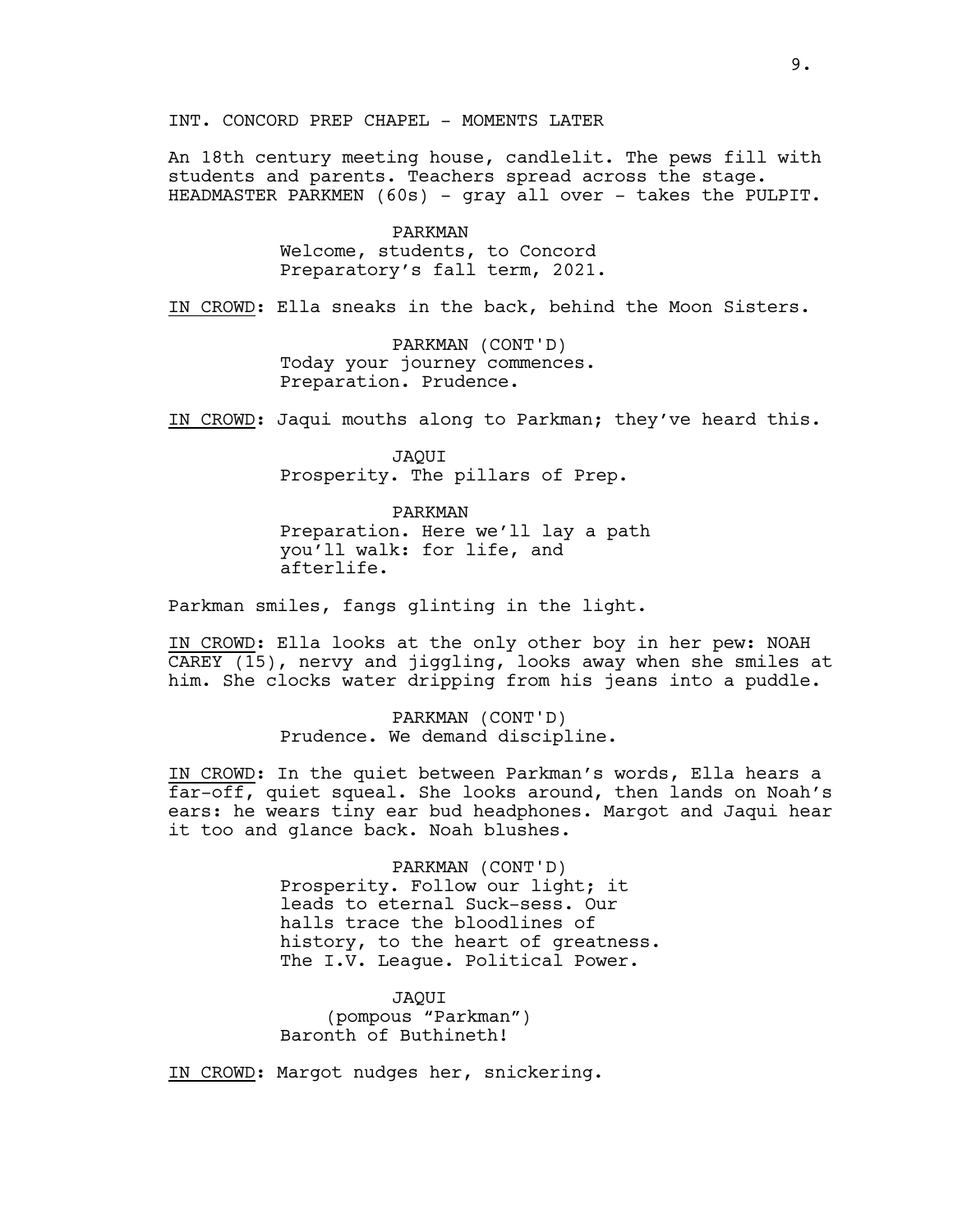PARKMAN This is why CP is the greatest preparatory academy in New England.

IN CROWD: The parents APPLAUD.

PARKMAN (CONT'D) This term, I am pleased to welcome Tripp Barker, in Literature.

Barker nods as heads turn towards him; parents smile.

JAQUI You know what they say about men with big hats.

TAL What? What do they say?

JAQUI

Huge heads.

Ella rolls her eyes and looks over to see Noah slip out of the pew and leave the Chapel, trailing wet footprints.

PARKMAN

At tonight's Harvest, new students will join our immortal brood. Don't worry: we only bite, once.

Parents and older students titter in the crowd.

PARKMAN (CONT'D) Enjoy your GOREientation. We'll see you at dusk, for the Harvest.

The crowd files out. Ella lags behind, looking at the walls lined with alumni photos: Senators, scientists, a Queen. A throat clears behind her; Ella startles at Parkman.

> PARKMAN (CONT'D) You're joining a long tradition. Presidents, Queens.

> > ELLA

Teachers?

Parkman nods out the window; Ella looks at the maintenance staff outside: GOBLINS, CENTAURS and HUMANS, setting up a TENT, ROWS OF CHAIRS, and a STAGE on the Quad.

> PARKMAN Sad creatures, had bad teachers. Dreaming their small zombie dreams.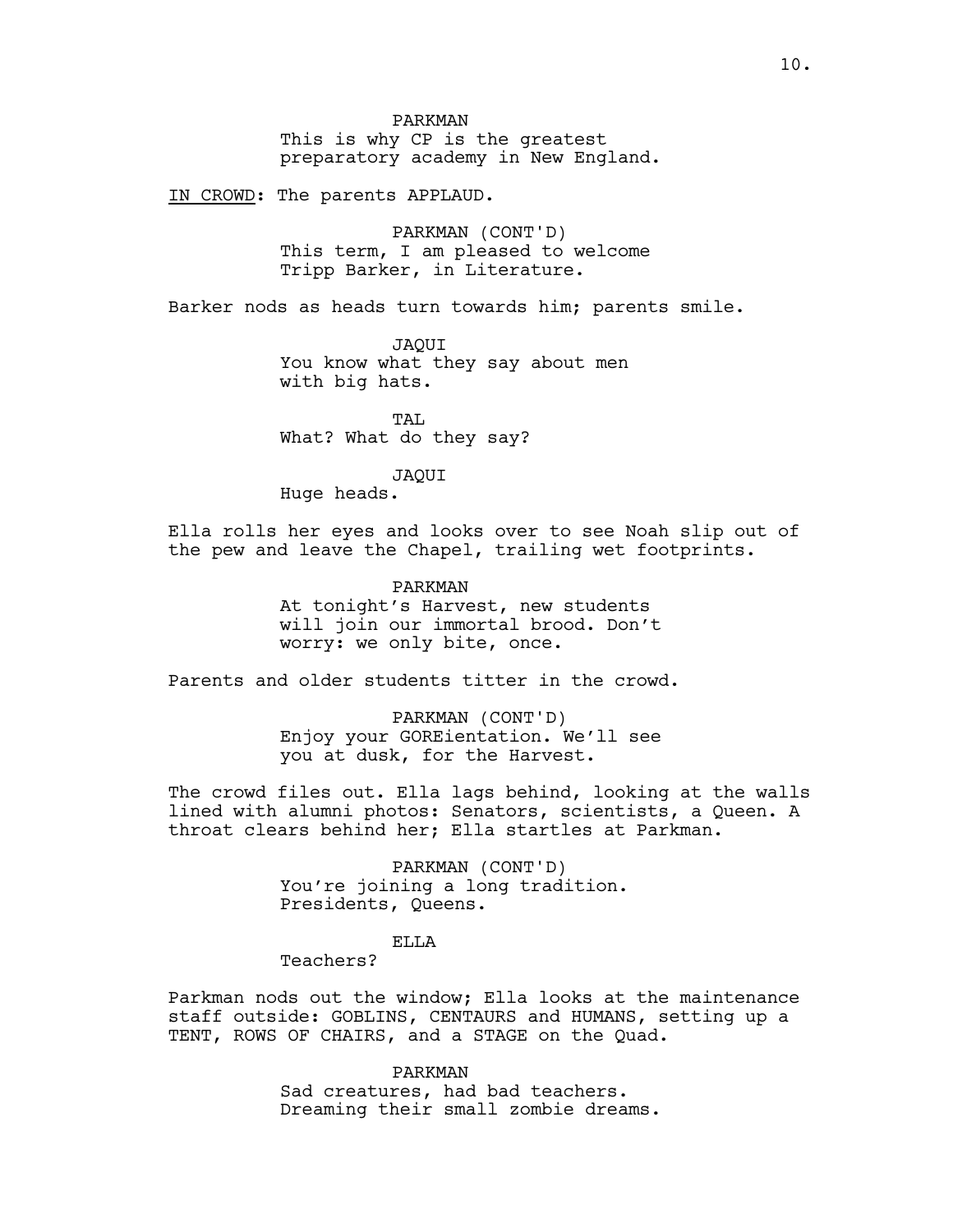ELLA My father is a zombie.

PARKMAN

Oh? OH! (giving her his attention) Ms. Stone, is it? I was sorry to hear of your mother's passing.

ELLA You knew her?

PARKMAN Hardly. I do, however, keep an eye on our scholarship students.

Ella looks down.

PARKMAN (CONT'D) May I offer some counsel?

Ella's cornered. Should she be intimidated?

PARKMAN (CONT'D) Choose the right coven tonight. With the wrong friends, high school can feel like eternity. Then again, so can eternity.

ELLA Gotcha. Any other sage advice.

PARKMAN You'll lose a lot of blood at Harvest. Eat a big lunch.

Tiffany clatters in through the doors; Ella and Parkman turn.

TIFFANY Am I late? Did I miss it?

PARKMAN Yes, and yes, Miss -

Tiffany pleads with her eyes.

TIFFANY Sobhraj. Tiffany. I am so sorry, Headmaster, I was -

Parkman holds up a hand, silencing her.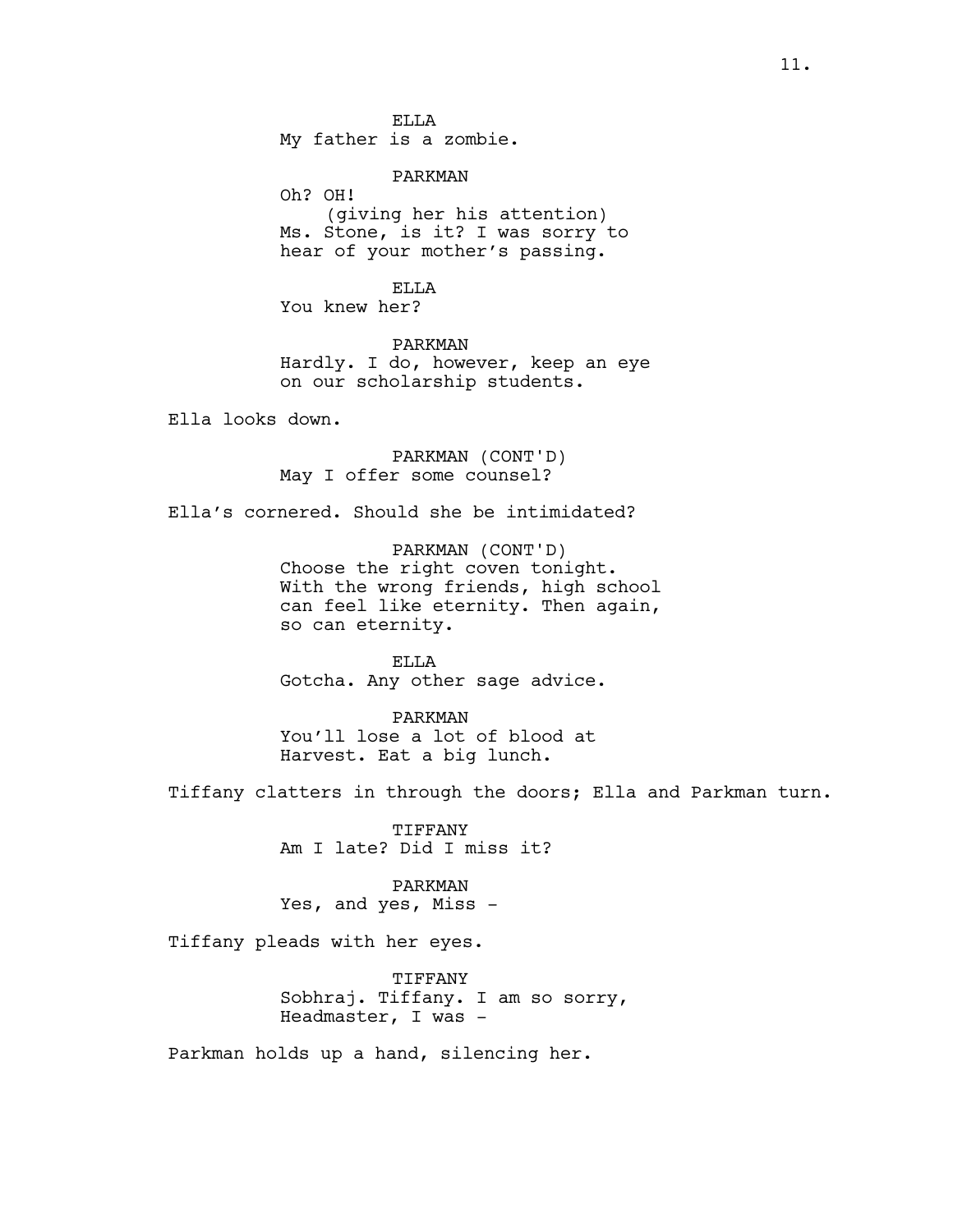PARKMAN Remember what the bad apple did to the barrel, Ms. Stone.

ELLA I'll just follow the Three P's.

TIFFANY (desperate to save face) Preparation. Prudence, Prosperity!

PARKMAN (turning at the door) Perhaps we should add Punctuality to the list, Ms. Sobhraj?

He lets the door fall closed behind him.

TIFFANY Great first impression, Tiff. Ugh.

She goes.

ELLA Wait! Tiffany? I'm Ella. You're the first person here who doesn't act like a total fang banger.

TIFFANY Don't you want to be a vampire?

ELLA Please. These bloodsuckers with their money and power and, OK: they have everything. But it's not like turning Vamp is the end.

Tiffany fake-laughs, looking around to ensure no one heard.

TIFFANY

OK. Freak!

Ella blushes at Thiol, cleaning the pews.

ELLA

Sorry. Not you.

Ella nods at the creatures setting up outside, the vampire parents drinking wine on the lawn.

> ELLA (CONT'D) Don't they give you the creeps?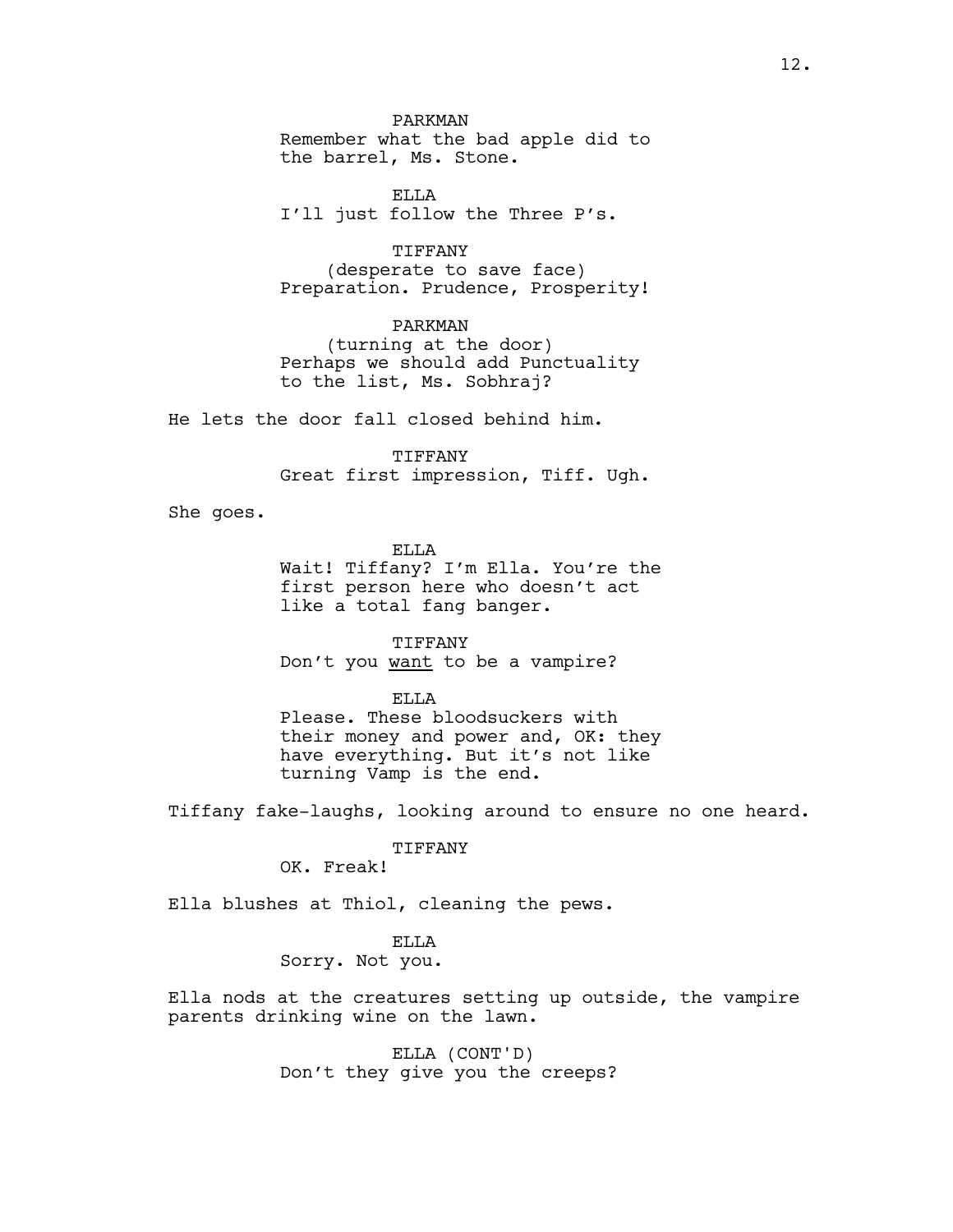TIFFANY Sure. They also gave me a grant.

ELLA

I came here for the same reasons you did - my parents made me. It's not like I wanted to be here. Wait! Where are you going?

TIFFANY

(bolting for the door) I have a hard enough time as a scholarship djinn, I do not need to be tied in with the anti-vamp girl.

ELLA (calling after Tiffany) I'm not anti-vamp. I'm just pro keeping-all-my-blood; it's very near and dear to my heart.

The door slams. Ella looks out at gaggles of students; everyone has a place but her. The BELL RINGS for class.

> ELLA (V.O.) Nice work, Stone. By the Harvest tonight the whole school will know you're a half-Zombie vampire hater.

Ella grabs her backpack.

ELLA At least no one knows I talk to myself.

She turns to go and sees Thiol, who obviously heard her.

ELLA (V.O.) Coven for one?

She slams out of the Chapel doors.

END OF ACT ONE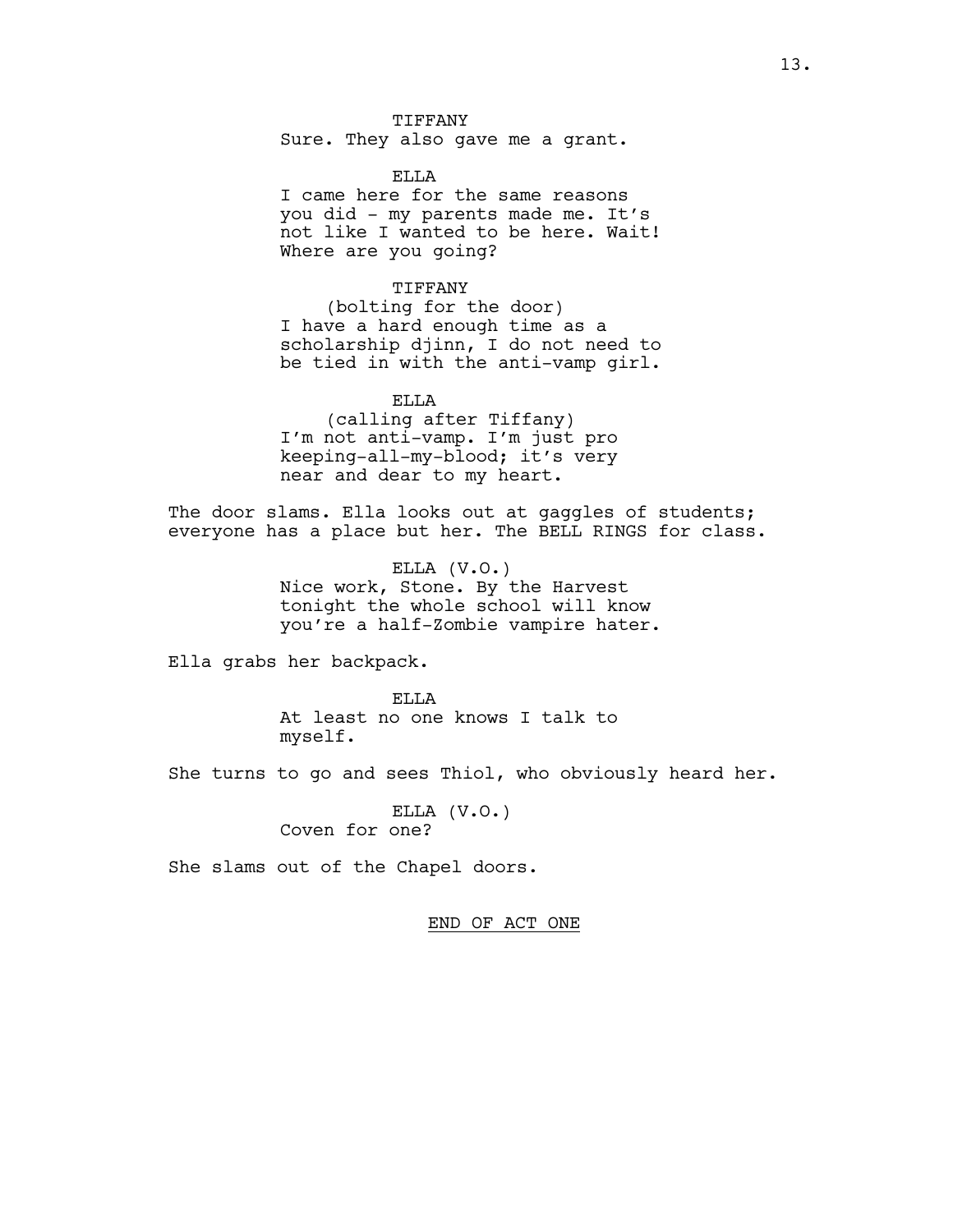# ACT TWO

INT. EMERSON WING BASEMENT STAIRWAY - MINUTES LATER

Ella comes down the stairs: a dark, musty, haunted hall.

ELLA Gah. All these undead teachers with windowless basement classrooms, you'd think they'd have a map. Basement C? Where -

A CRASH from the stairs spins her around in fight mode. But it's just Noah, who falls down the stairs.

NOAH

Sorry.

ELLA You've got a knack for entrances.

Noah shoulders his bag and joins her in the hallway.

NOAH You know where Basement C is?

ELLA I do, yes. I just prefer dank hallways. (off Noah's beffuddlement) I'm going there, too. Ella.

NOAH

Noah. (off her outfit) You must be the subversive chick.

ELLA That makes you the know-it-all?

NOAH Why, because I'm tall?

Ella stares at him, confused.

NOAH (CONT'D) Noah, tall. Know-it-all.

Ella smirks. Noah goes to a dark door...

NOAH (CONT'D) You try this one, yet?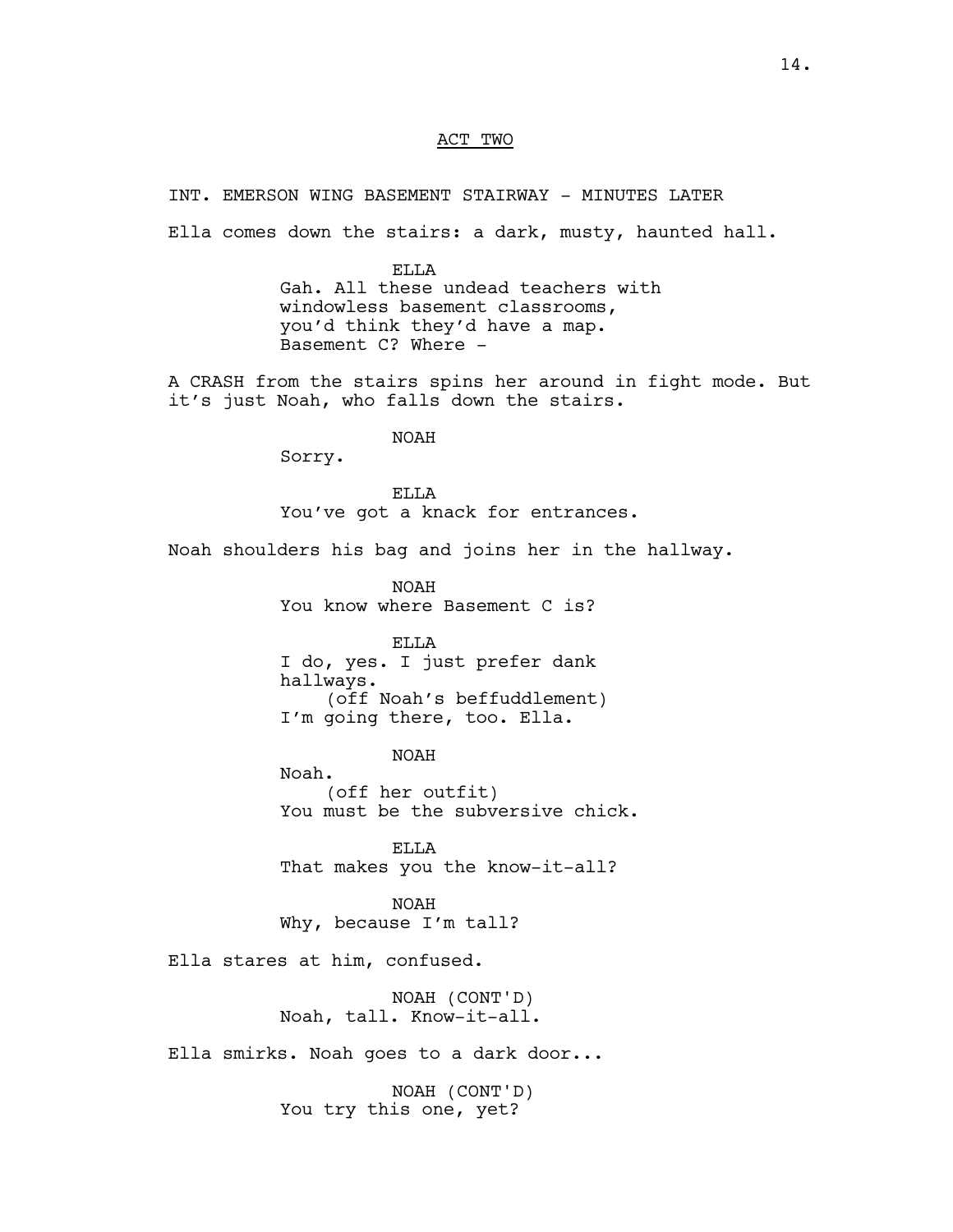NOAH (CONT'D)

GAH!

He squeals back, crashing into Ella. Zyanya stares at them.

ELLA Sorry! We're lost. Room C?

Zyanya points down the hallway behind them - a dark, spiderwebbed doorway. Noah pulls Ella that way.

Ella turns back to Zyanya, digging through her bag. She pulls out a bottle of lotion.

> ELLA (CONT'D) (pumping lotion onto Zyanya's hand) Try this. I live for it.

She follows Noah down the hall. Zyanya sniffs the lotion then slowly rubs it into their hands.

INT. DARK BASEMENT HALLWAY - CONTINUOUS

Ella leads the way into the dank hallway; Noah close behind.

NOAH Preparation, prudence. Purell.

They turn a corner to find: a door marked C.

ELLA Dr. New Guy better be good.

INT. BARKER'S BASEMENT CLASSROOM - CONTINUOUS

The room is dim but warm, cozy: wood, chalk dust, candles. Ella and Noah clambor in.

ELLA

I'm sorry, Mr. Barker, Doctor, we –

Barker silences her with a finger. Ella turns to see a dozen SOPHOMORES in silent meditation: Tal scowls at Ella and Noah; GRANT (16) snores. A CHIME RINGS. Barker opens his eyes.

> BARKER Open your eyes, return to the room.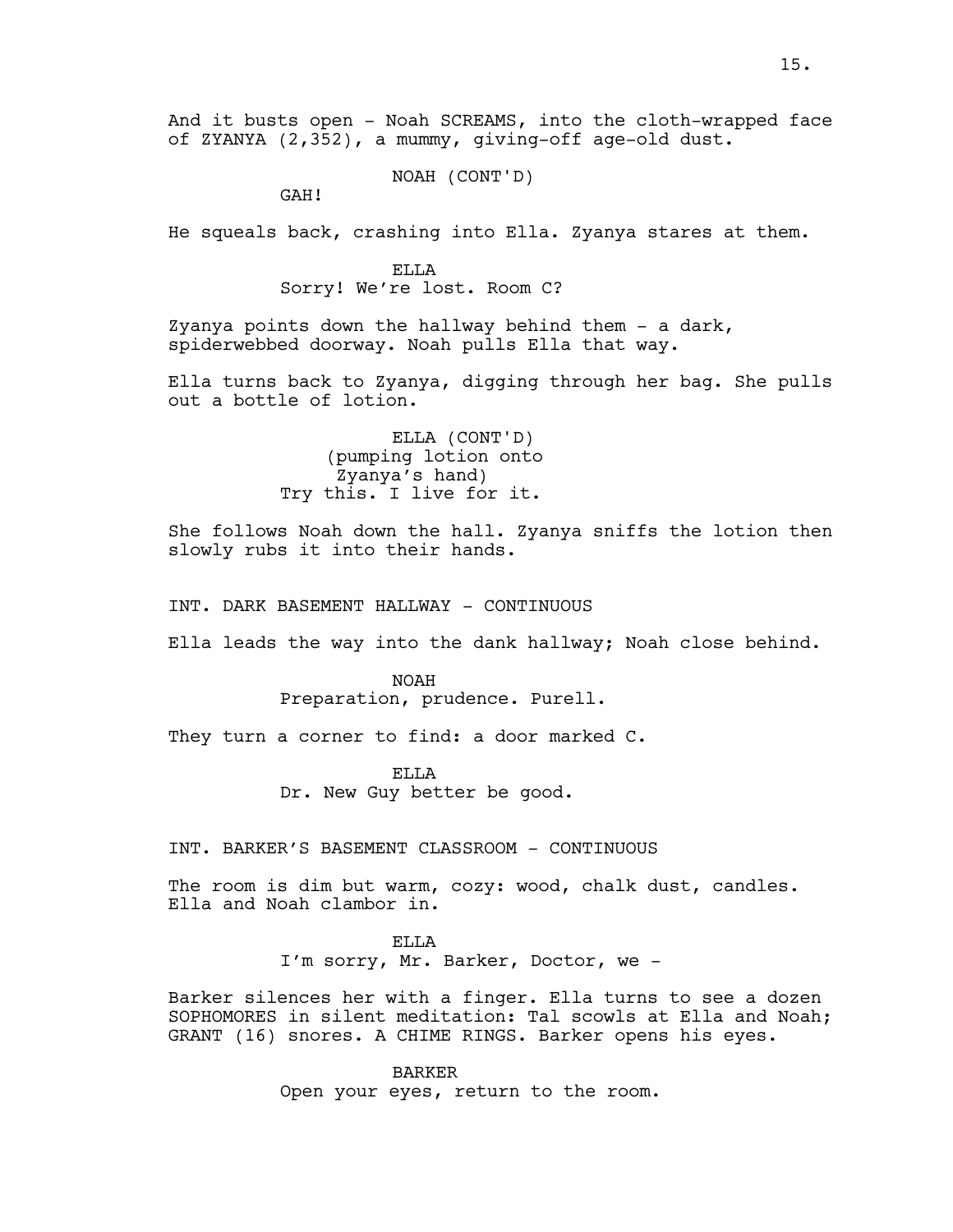The class sit up. Tal slaps Grant – he awakes with a snort. Barker waves a hand to empty desks.

> BARKER (CONT'D) Ms. Stone, Mr. Carey. Sit.

They scurry to chairs. Barker writes on the board.

BARKER (CONT'D) American Literature: Nineteenth century. With a focus on the writings of Concord, Mass. That's the official description.

Ella writes this in her notebook. Barker turns to the class.

BARKER (CONT'D)

Bunkum.

The class falls still. Ella hides her notes.

BARKER (CONT'D) You're here to learn one thing: who you are. The You who's not playing a role. As a student. A girlfriend.

GRANT (whispering to Tal) A hottie.

Tal reddens and smacks him.

BARKER

A son. A daughter. When you leave Concord Prep you'll be expected to be a person. You'd better know what you want from your life. Not what your parents want for you.

Ella nods. Barker draws on the board: an image takes shape.

BARKER (CONT'D) "To live deep and suck out all the marrow of life." Thoreau.

It's a line portrait of Henry David Thoreau.

BARKER (CONT'D) The marrow. Not merely the blood you suck, with whichever coven you join after tonight's Harvest.

Grant snorts. Ella's face drops: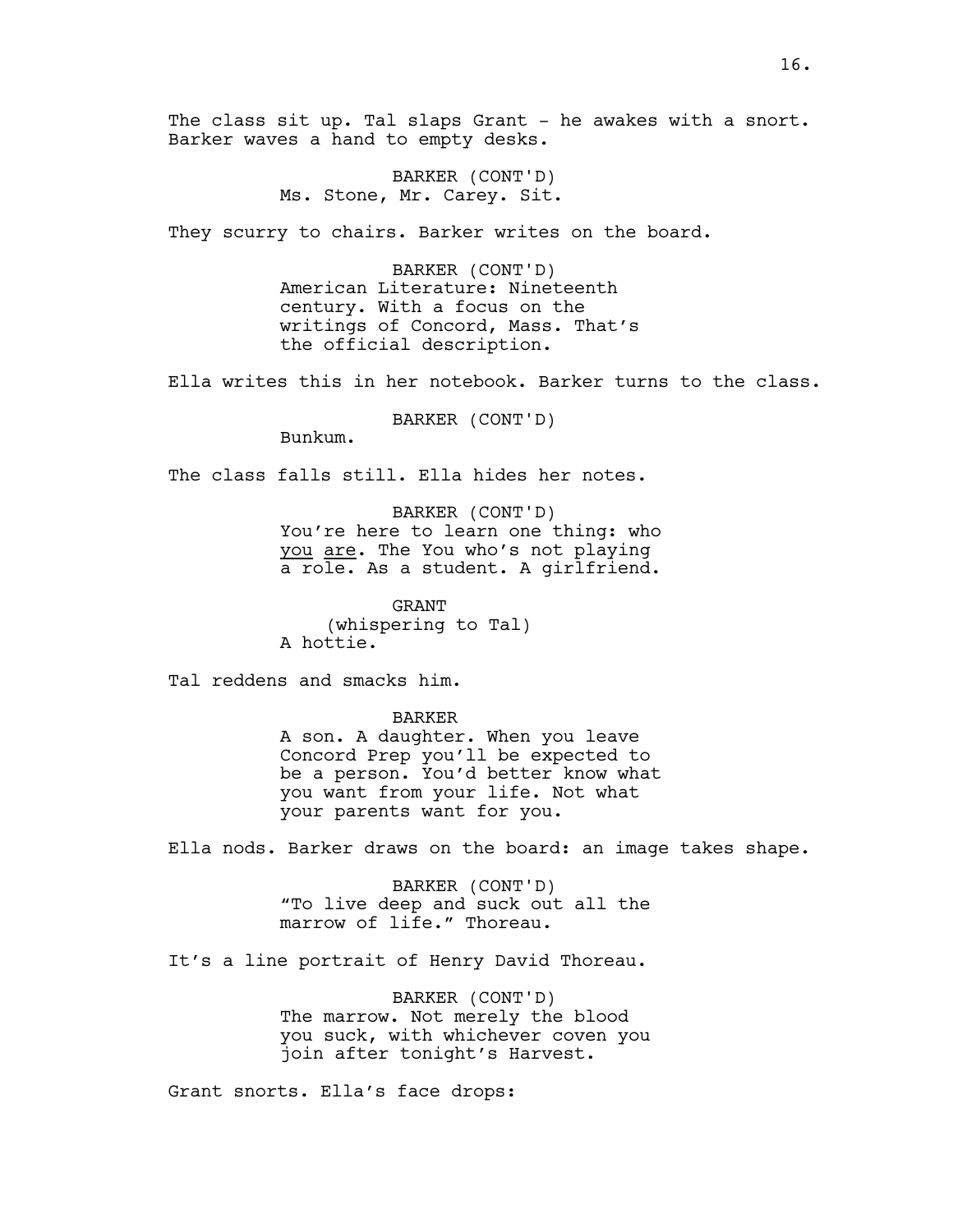BARKER (CONT'D) Or, as the other great Concord thinker, Mr. Emerson, wrote: "Listen to the inward voice, and bravely obey that."

Ella scribbles "inward voice" and shyly turns the page. Grant leans forward to Tal, whispering as her inner voice.

> GRANT (WHISPERED) "Obey me... I'm your inner voice."

She smacks him, serious now, and turns back.

INT. BARKER'S BASEMENT CLASSROOM - THIRTY MINUTES LATER At the BELL TOLLS, class leaps into CHAOS OF VOICES and

> ELLA Hey, Tal! Going to lunch?

SCREAKING CHAIRS as students pour out.

Tal sneers at Ella and Noah, and the puddle at Noah's feet.

TAL. Sorry - didn't wear my rainboots.

She grabs Grant's hand and pulls him, as he laughs.

Noah blushes at his puddle, then to Ella.

NOAH Sorry to be a wet blanket.

ELLA OK, Dad-Joke. Let's go.

Noah's face lights up.

NOAH To lunch? Us?

ELLA You eat, right? Or do you just drip?

NOAH Yes. I - sometimes both at once.

They go.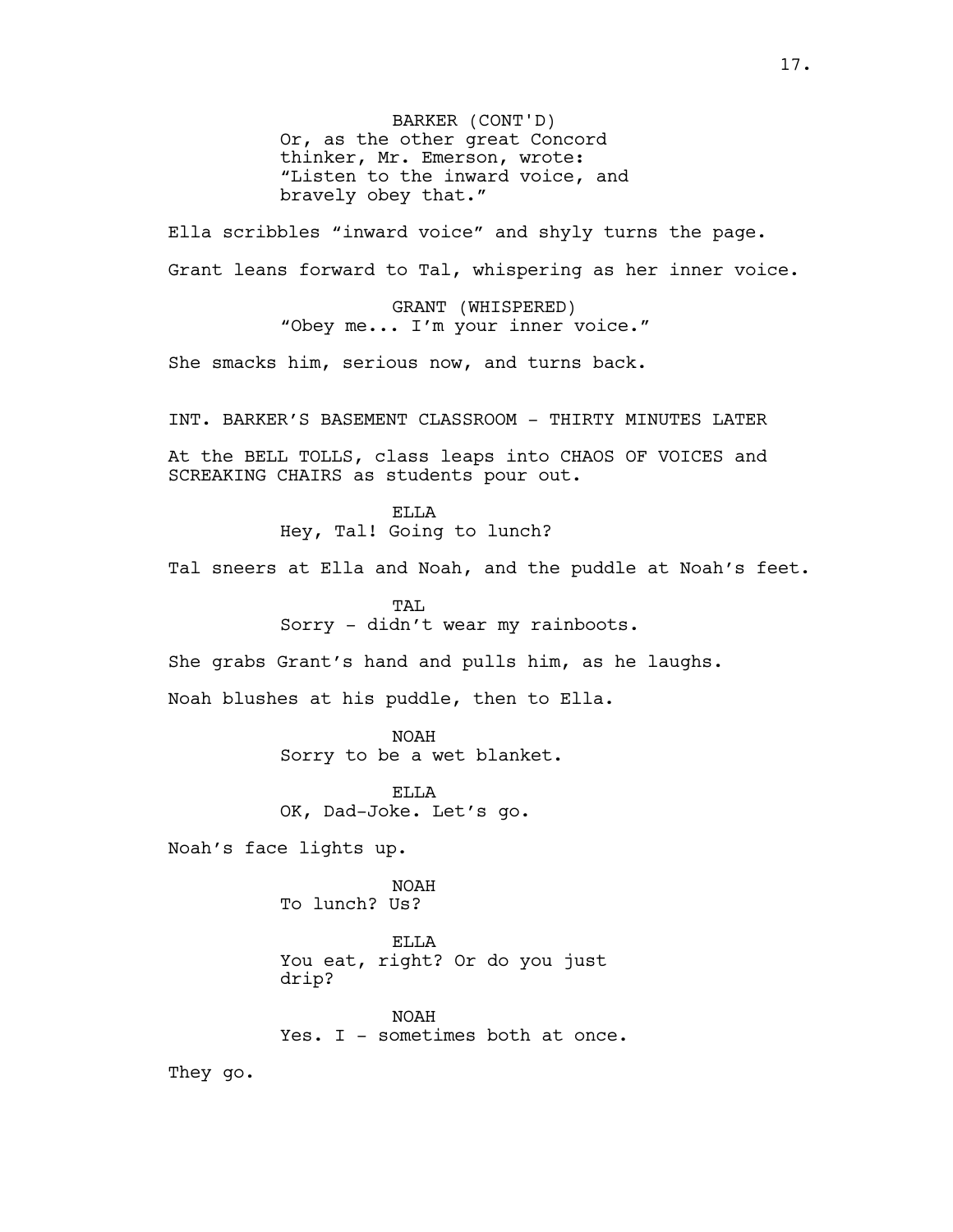GRIFFONS and DEMONS set out buffet trays of pizza and sandwiches. A PODIUM at the far end.

Chic STUDENTS swarm TABLES for each Coven: "The B-Positives," "Universal Donors." If it weren't flanked by science fair display boards, this would look like a TeenVogue shoot.

Ella and Noah gawk: one of these does not belong: Us.

# ELLA Still hungry?

NOAH Definitely a weird stomach feeling.

Noah turns to go. Ella blocks him.

ELLA Nope. We stick together.

NOAH OK. Which table should we hit?

ELLA Food first. I can't stand Blood Pressure on an empty stomach.

They go to the buffet. At the mic, Parkman clears his throat.

# PARKMAN Welcome Fresh Blood, to Harvest. Your Coven will form your closest bonds here, and for the rest of your life; choose wisely.

INT. CONCORD PREP CAFETERIA - MOMENTS LATER

The duo reach the end of the buffet line, trays piled with food. FRULK (30's) a kitchen Goblin, works the register.

> FRULK Ten dollars.

ELLA I thought it was all included.

NOAH Didn't you get a meal card?

ELLA No, I didn't know-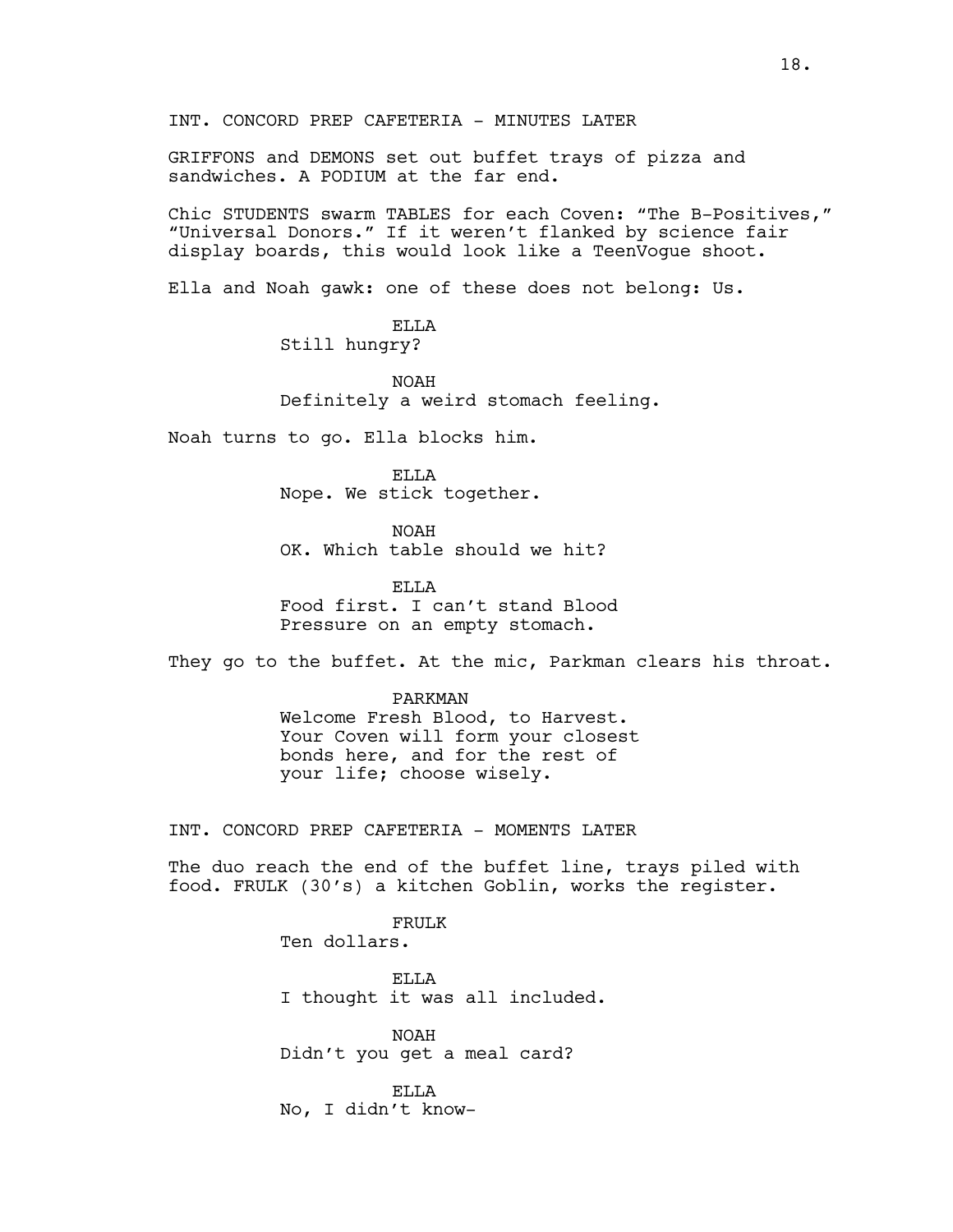FRULK Ten dollars, or eighty milliliters.

Ella looks in horror at a filthy blood donation set up.

NOAH (offering his card) Put it on mine.

ELLA Thanks. I'll owe you.

NOAH (Dracula voice) Ah ah ah! Blood Money!

INT. CONCORD PREP CAFETERIA - LATER - MONTAGE

Ella and Noah eat, watching students from the PLASMATICS sing an a capella ode to vampirism.

Noah bobs his head. Ella rolls her eyes and leaves. Noah shimmies towards where she was, realizes she's gone, follows.

INT. CONCORD PREP CAFETERIA - LATER - MONTAGE CONT'D

They visit Fangs of the First Order.

GRANT Fangs are Power. Privilege. Fangs of the First Order take pride in coming out of the Coffin!

His brethren cheer.

GRANT (CONT'D) But most importantly, we are a service organization, we give back.

Ella wipes pizza cheese from her mouth and raises her hand.

ELLA What kind of service trips?

GRANT We volunteer at homeless shelters, and put an end to their suffering, and the homeless problem.

He laughs cruelly and slaps hands with a brother.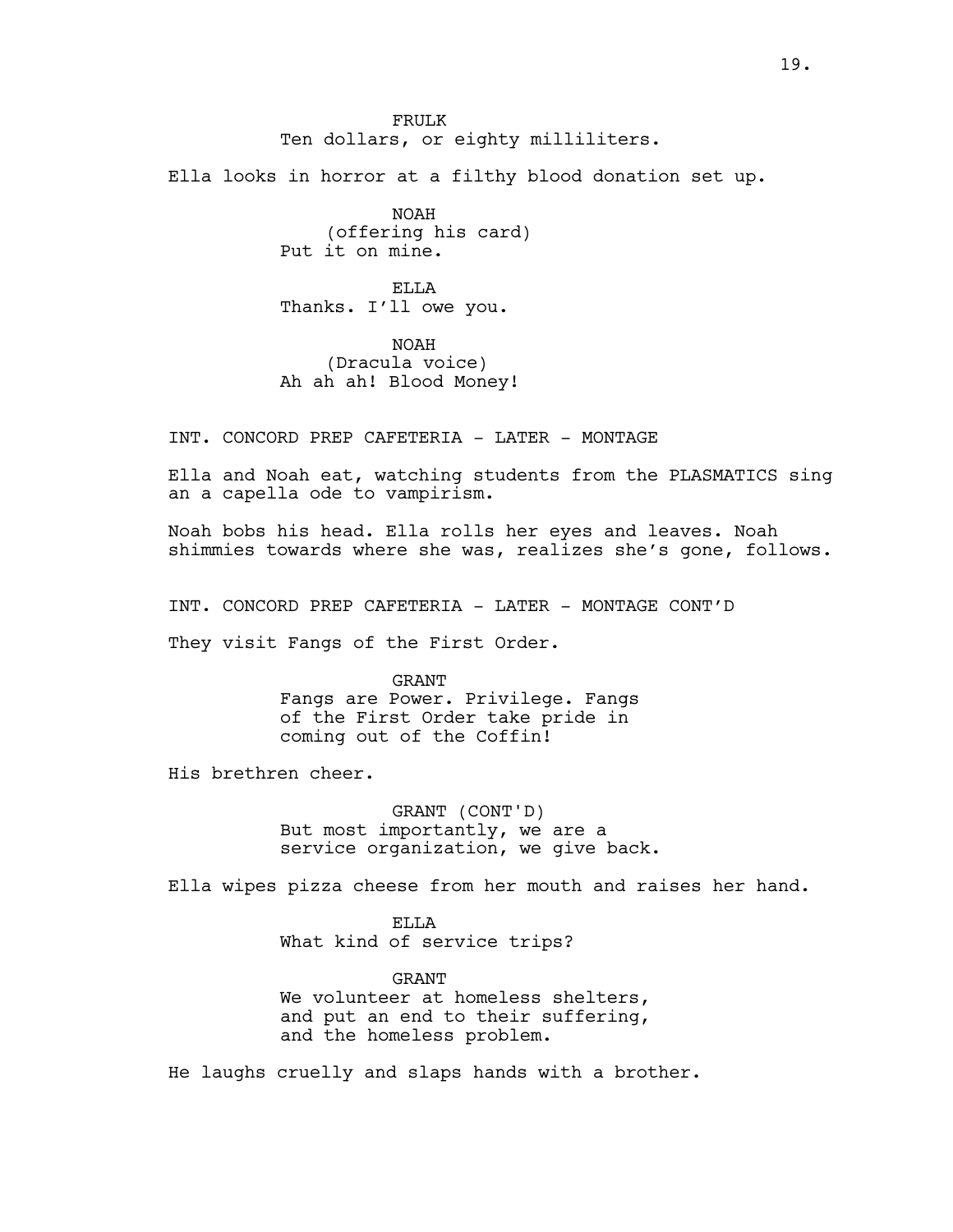INT. CONCORD PREP CAFETERIA - LATER - MONTAGE

The duo joins the crowd around the Moon Sisters' table. Tiffany watches.

> MARGOT The Moons are a sisterhood.

JAQUI Sister in strife; Sister for life.

MARGOT The Pedigree speaks for itself.

She points to pictures of powerful female alum on display.

MARGOT (CONT'D) Governor Ryan. Senator Clipp. The First Lady?

Other Moons applaud. Tiffany calls out from the crowd.

**TIFFANY** Didn't your founder marry into the Klan?

MARGOT The Smiths left the Klan over a century ago.

JAQUI A naive dalliance of youth.

TIFFANY Isn't she your great grampire.

JAQUI Don't blame me for my family.

TIFFANY Can't make an omelet without bursting a few blood vessels.

The crowd laugh. Jaqui sneers at Tiffany.

INT. CONCORD PREP CAFETERIA - LATER - MONTAGE CONT'D

Ella scrapes her food into the trash. Frulk brings a new BAG.

ELLA Where is the recycling?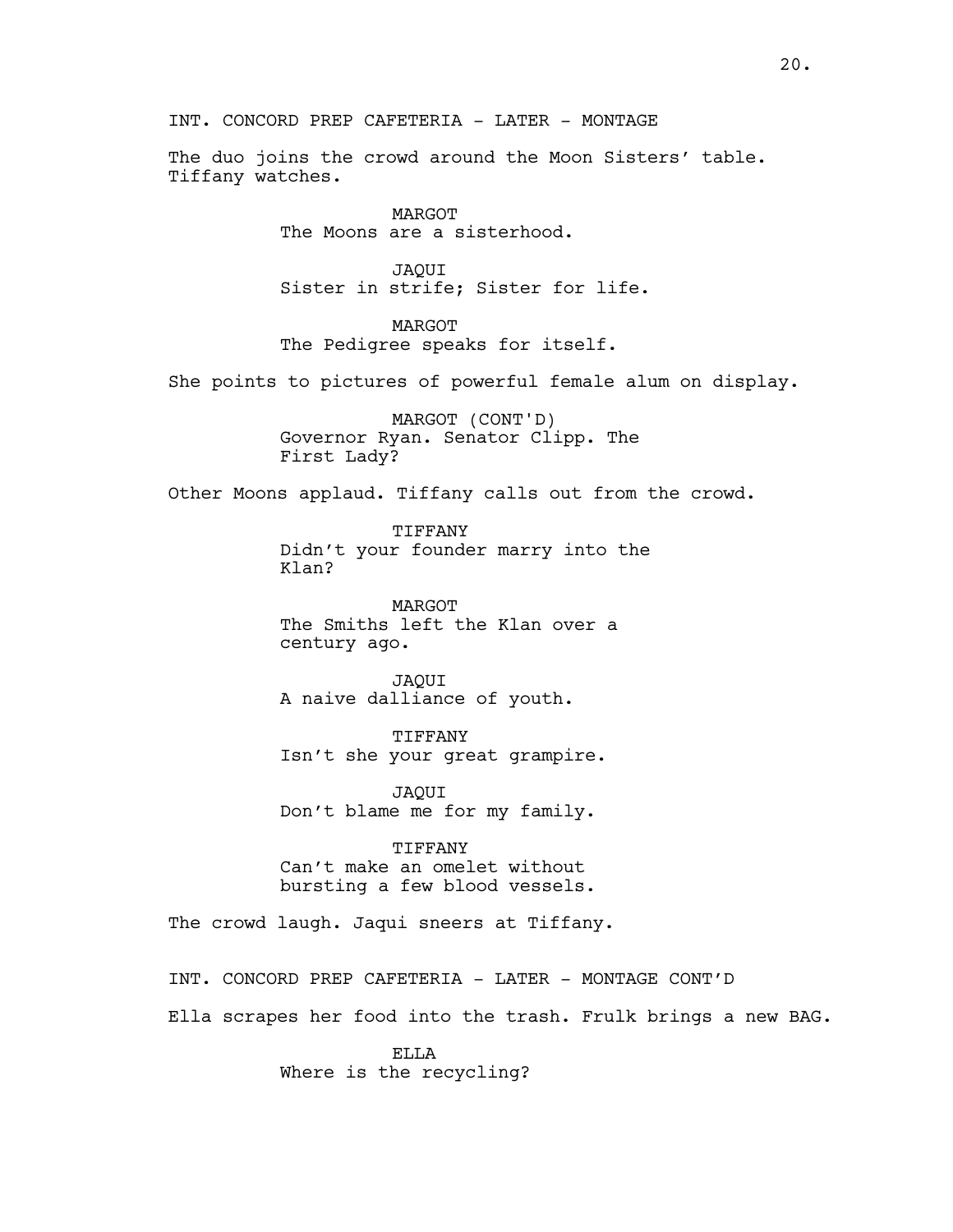Ella hands her plate over.

ELLA Thanks. I love your tattoos!

Frulk smiles, astonished. Before he can respond, Tal drags Ella away by the elbow.

> TAL Hanging with the scholarship duds is one thing, but Gob-nobbing with "the help?"

ELLA I'm a scholarship dud.

Tal pushes Ella against a wall, out of earshot.

TAL

Sarcasm girl might play at the public school you oozed from, but I won't let you take me down -

ELLA Take you down, how?

TAL.

We are roommates. A unit. Act like you give a suck, so I can join the Moon Sisters, and move on with my eternal life. 'Kay? Good talk.

Tal turns away. Ella pulls her pride together and calls out.

ELLA Your eternal life riding your sister's coattails? You hanger-on.

Tal stops, livid, and turns.

ELLA (CONT'D) Or should I say, fanger-on?

TAL

I might never outlive the stain of being your roommate. But at least I will never be a Brainer.

She stares daggers. Ella goes at her -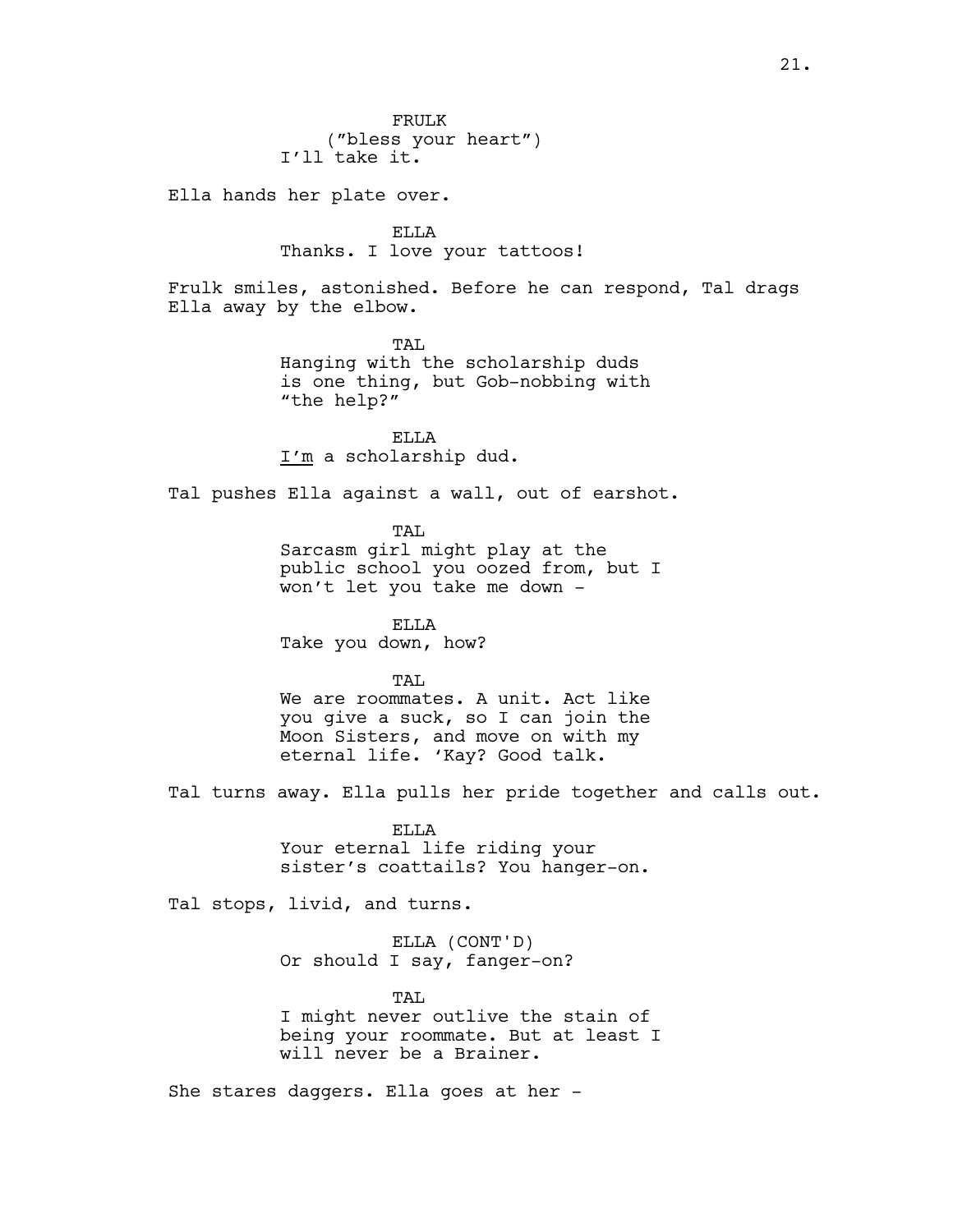ELLA What's so good about being a vampire? Vampires killed my mother!

- close enough to be picked up by the PODIUM MIC. Her admission blares out, loud. Ella spins to see the whole cafeteria gawking: shocked, disgusted, judging.

Tal backs away.

ELLA (CONT'D) (into the mic) And that's why you should always get your veggies. Eat up. Tip your Succubus.

END OF ACT TWO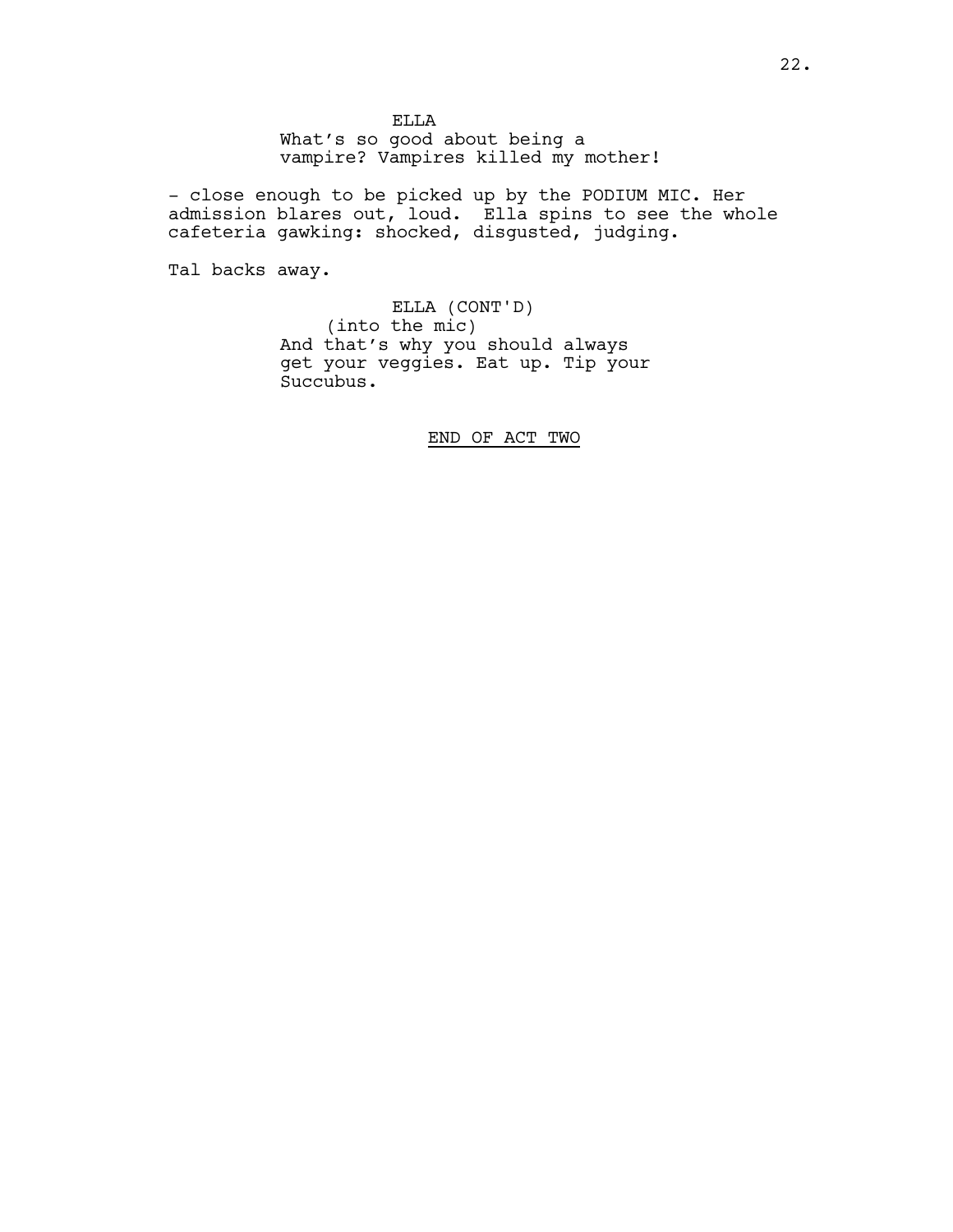# ACT THREE

INT. CONCORD PREP CAFETERIA - CONTINUOUS

The crowd scowls at Ella as though she's contagious. Parkman glowers. Tiffany pushes through to Ella.

### TIFFANY

Come on.

Tiffany drags Ella out of the cafeteria.

JAQUI That Djinn gets under my skin.

MARGOT I think it's time we rub her the wrong way.

They share a snarling smile, and follow Ella and Tiffany.

INT. CONCORD PREP HALLWAY - CONTINUOUS

Tiffany pulls Ella down the hall; Noah trails them.

ELLA I thought you didn't want to be friends with the anti-vamp.

#### TIFF

That doesn't mean I want to watch you get eaten alive.

ELLA I can handle one bully.

NOAH I think she means literally.

TIFFANY Was that true? About your mom?

Ella stops. Her hand flutters to the choker at her neck.

ELLA Yeah. This spring. A clutch of vamps jumped her. This was hers.

NOAH Jeez. No wonder you're jittery.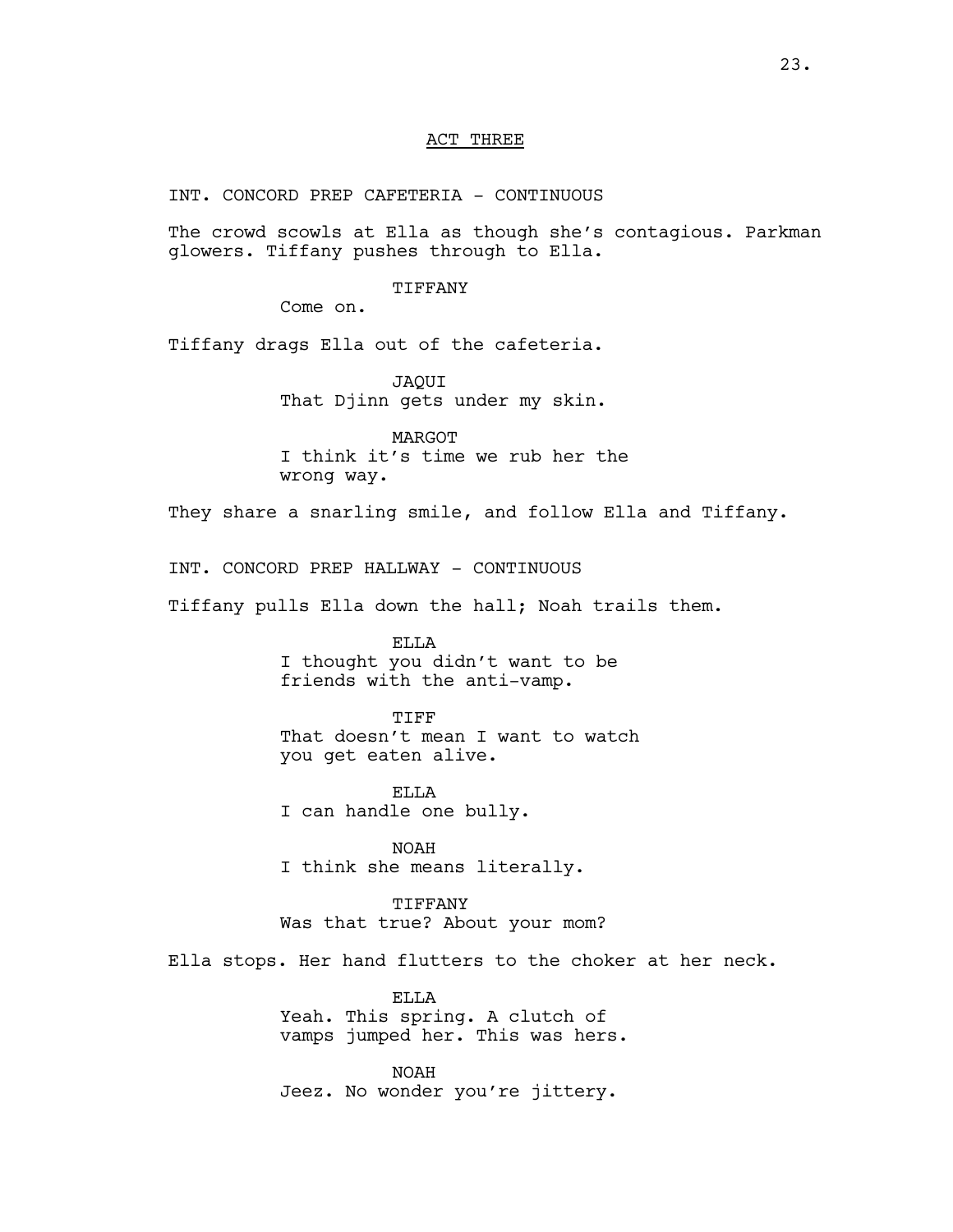ELLA Shocker, right? Local student feels awks surrounded by mother-suckers.

Tiffany pulls her into an alcove.

#### TIFFANY

You can't just say stuff like that here. You'll get yourself killed.

#### ELLA

Like my mom? Like she deserved it?

NOAH Ella, what happened to your mom is unthinkable.

ELLA Really? I think about it non-stop.

#### TIFFANY

Look: I'm sorry about your moms but if you can't join the fang gang, at least keep your head down.

#### ELLA

Gotcha. So it's OK for vamps to make meatloaf of my mom, but rude to mention that in mixed company? Glad to know whose side you're on.

She pushes past them, out of the alcove.

# NOAH

Ella, wait.

ELLA

(wheeling on him) No! Vampires may run the world and this school - but they suck. And not like "I vunt to suck your blood". Suck, like, "you suck." (to the whole hallway) You SUCK!

She spins, yelling right into Barker's face.

BARKER

Ms Stone.

Ella backs into Tiffany and Noah.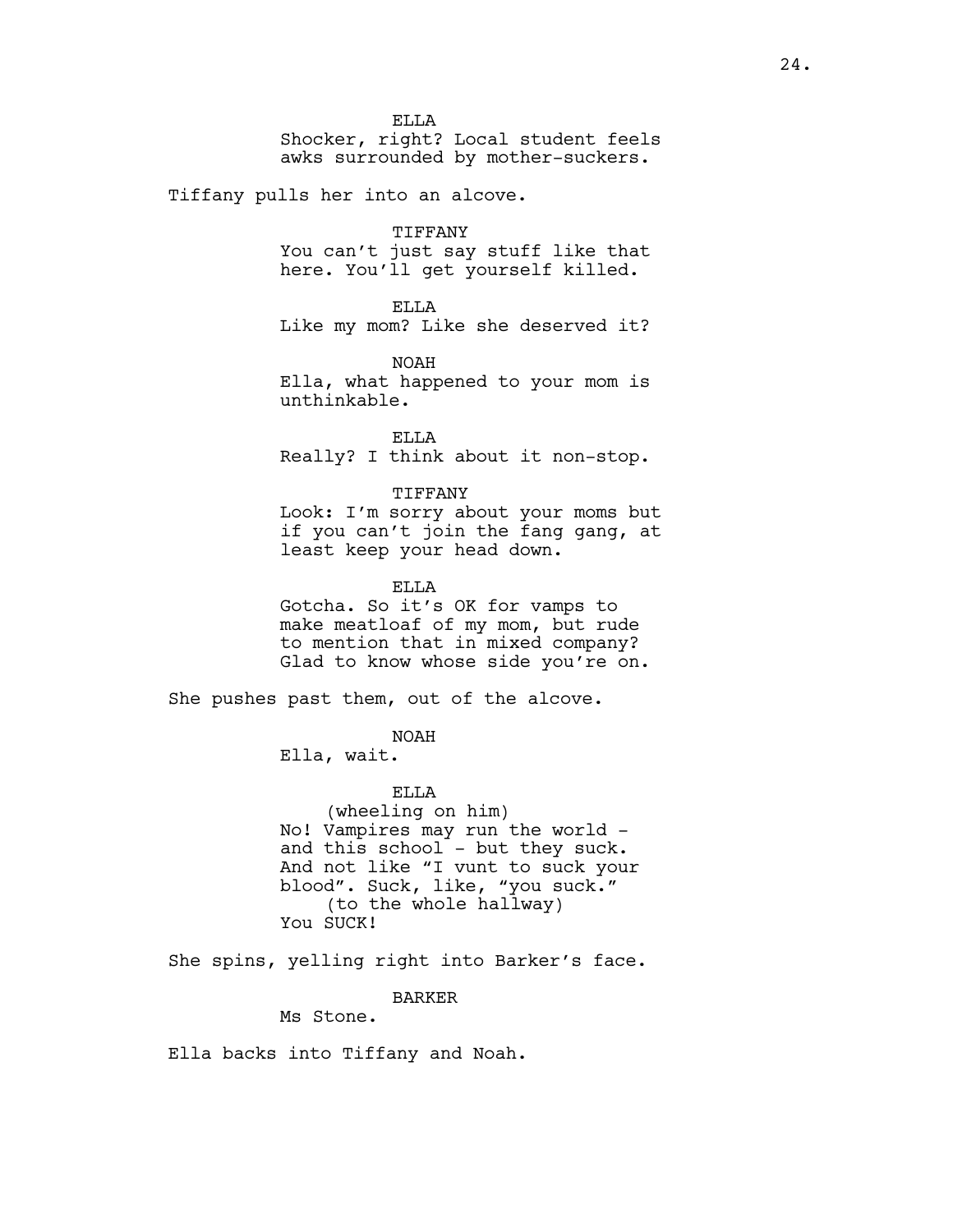BARKER (CONT'D) I failed to mention: when sucking the marrow out of life, be careful not to swallow the bone. May I see you in my office?

She sulks after him, glumly. Noah sighs. Tiffany looks down at his dripping fingers.

> TIFFANY Why are you always dripping?

NOAH It's um, genetic.

**TIFFANY** Are you a merman?

NOAH No. Part banshee, part selkie.

TIFFANY All wet. I need lunch. Don't follow me.

Noah halts. He goes the other way.

Tiffany walks down the empty hallway. She hears a clicking. She turns, but Noah's disappeared. She turns again and - Margot grabs her, covering her mouth before Tiffany can yell. Margot twists her around to face Jaqui.

> JAQUI Lunch time for everyone. And this time: you're lunch.

Jaqui grabs Tiffany's legs; she and Margot drag Tiffany away.

INT. BARKER'S CLASSROOM - MOMENTS LATER

Barker and Ella enter.

BARKER I always loved the breadth of food options at Prep, but biting the neck that feeds you is a bit much.

ELLA You went here too?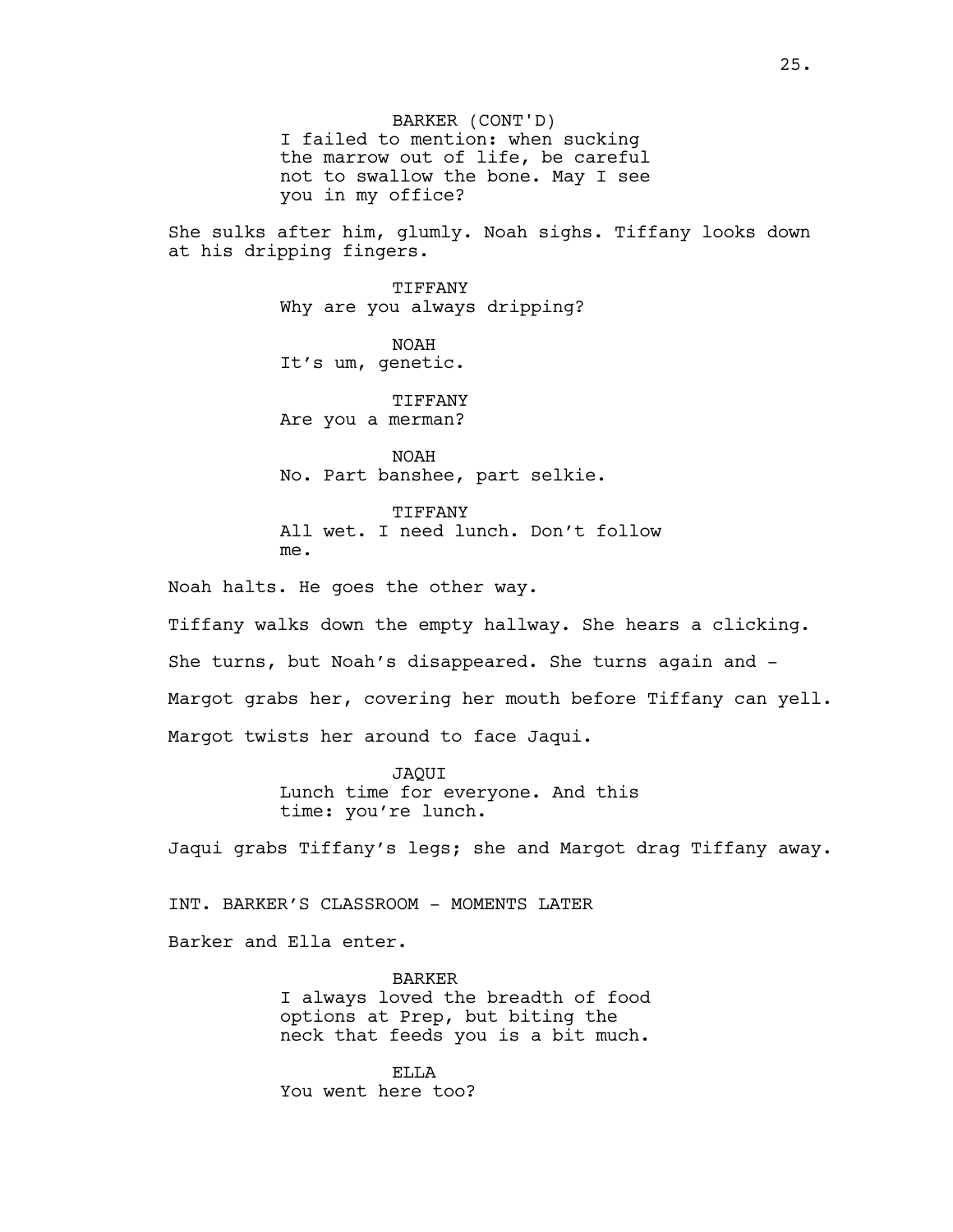BARKER I haven't made the alumni wall yet.

ELLA But you aren't a fa— a vampire?

BARKER I attended before the mandatory vampirism. (off Ella's look) Forced fang-ganging is a modern fad - modern relative to eternity.

ELLA It feels like I'm either going against everyone and everything here or... going against myself.

Barker grabs a BOOK from his shelves.

#### BARKER

"Is there not a sort of bloodshed when a conscience is wounded? Through this wound a man's immortality bleeds out, to everlasting death.

He hands her the book: Thoreau's Civil Disobedience.

BARKER (CONT'D) Thoreau, on refusing to pay the poll tax that funded slavery.

ELLA Old dudes felt like this?

BARKER Yes, even Thoreau was once a teenager.

He opens the door.

BARKER (CONT'D) Heed your inner voice, Ms Stone.

They exit.

INT. DARK BASEMENT HALLWAY - CONTINUOUS

Barker closes the door to his class, and nods to Ella.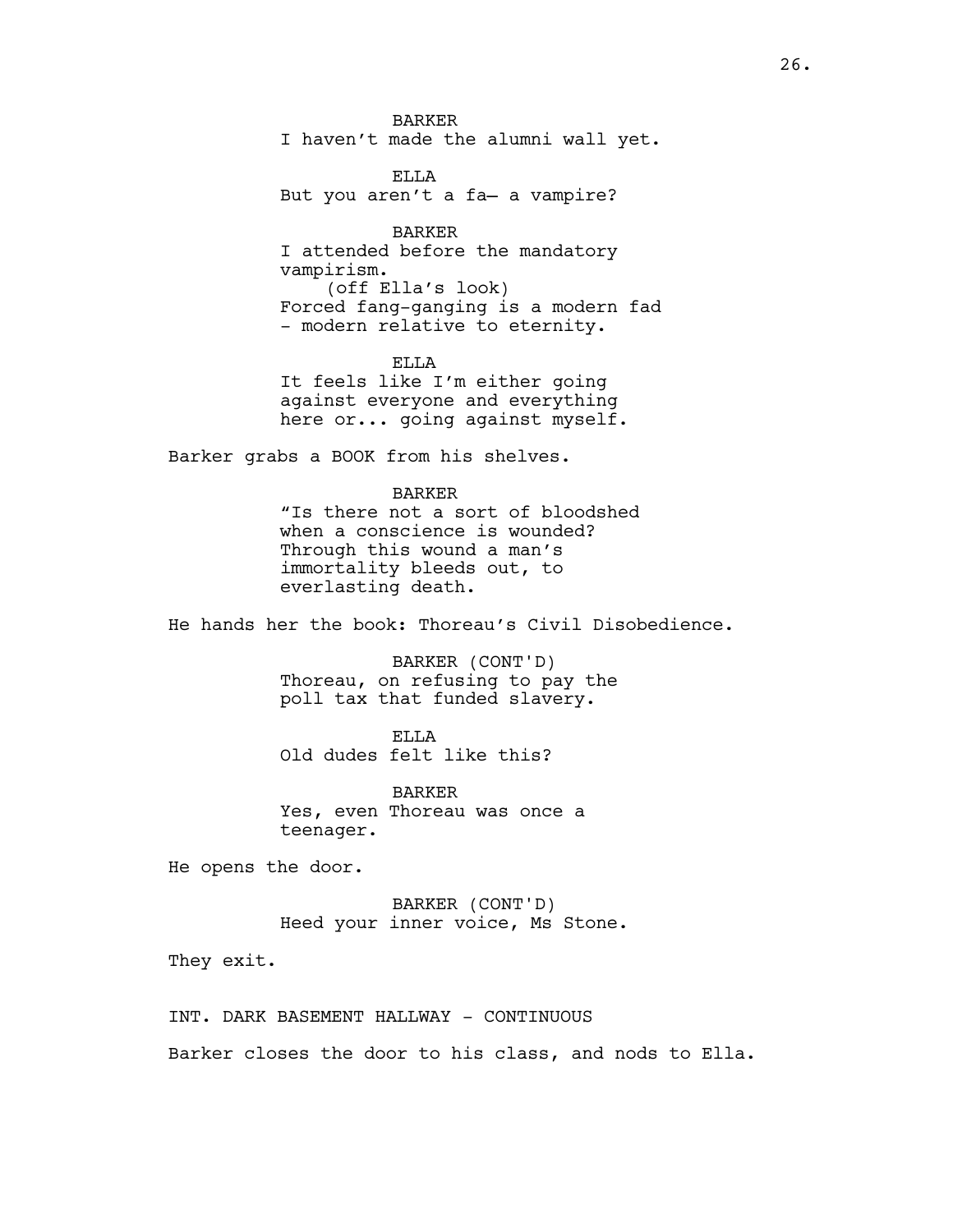BARKER See you up there. (a la 'movie snacks') Let's all go to the Harvest. / Let's all go to the Harvest. / Let's all go to the Harvest, / and get ourselves some fangs. He climbs the stairs. Ella sighs. She hears a CRASH from behind a nearby door. She holds her ear to the door: scuffling, moaning, then A VOICE CRIES OUT. Ella throws open the door. INT. ZYANYA'S ROOM - CONTINUOUS

Thiol stands over Tiffany - pinned down with a needle in her arm, connected through a tube to a needle Zyanya holds.

They all look up at Ella.

ELLA Stop! What are you doing to her?

She slaps the needle from Zyanya's hand; the hand falls off.

ELLA (CONT'D) Oh, God. I am so sorry.

She wraps the hand to Zyanya's arm with the mummy wrapping.

THIOL The curse! Zyanya's thirst must be fed each year on the harvest.

ELLA But not from Tiffany, Thiol!

THIOL You - you know my name?

ELLA Of course - you helped me move in.

THIOL No student has ever known my name.

Ella holds up Zyana's loose hand.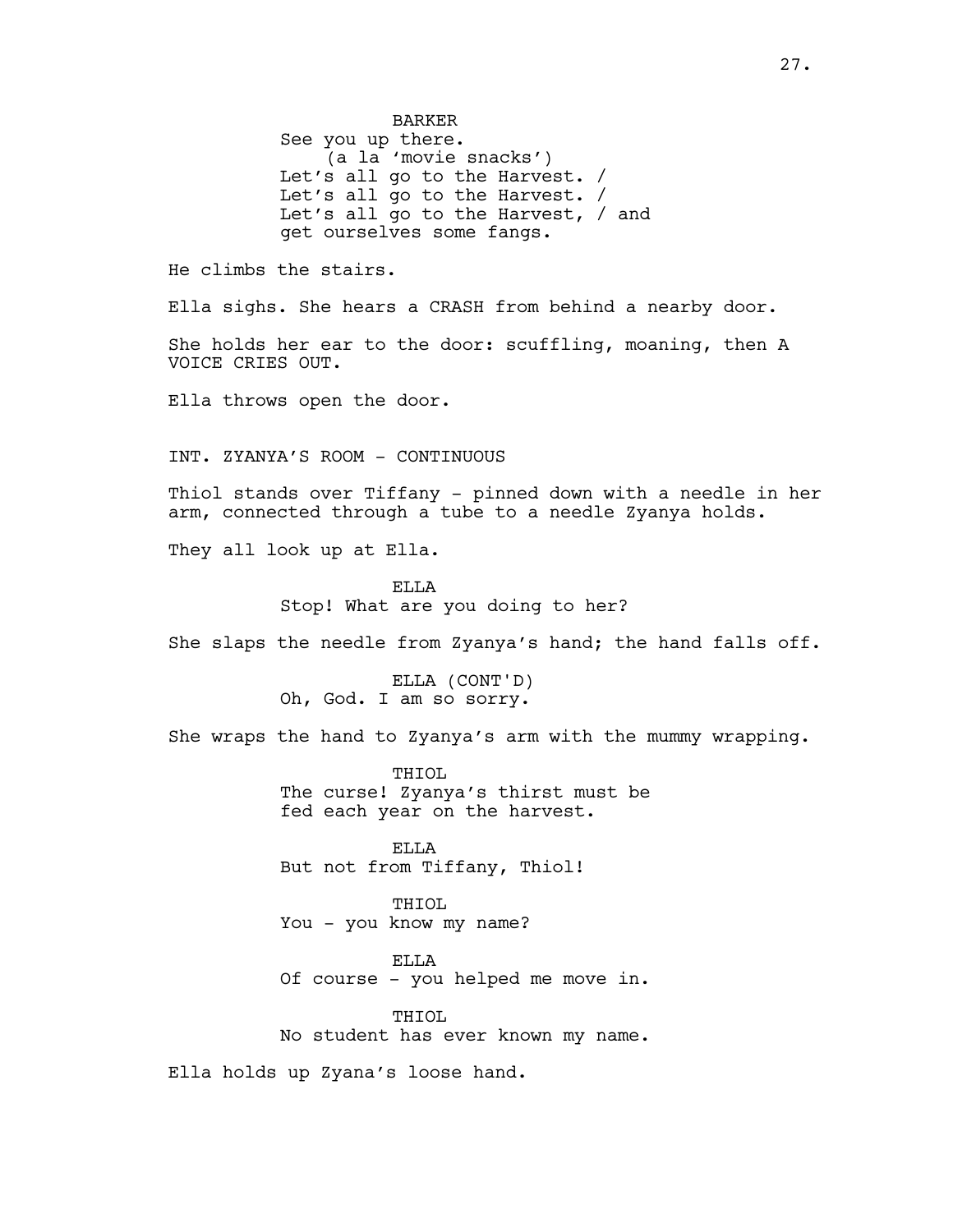Zyanya nods. Ella pulls the lotion from her purse and hands it to Zyanya, who grins, squeezing and rubbing it in.

> ELLA (CONT'D) I love this one because it's lavender - smell that? - and it really helps heal cracked skin.

TIFFANY Hey, can we get off the cosmetics lesson and get back to saving me?

Zyanya holds up their nice, lotioned hands.

THIOL The curse! (he grabs Zyana's hands) It's going away.

ELLA So are we good here?

INT. DARK BASEMENT HALLWAY - CONTINUOUS

Ella and Tiffany pour out of the room. Tiffany holds gauze to her elbow where the needle was.

> TIFFANY I would not expect some Avon lady jazz from you.

ELLA I'm a well of secrets.

The BELL TOLLS.

TIFFANY The Harvest. Time to reap what we've sown.

ELLA (re: her torn clothes) Oh, I clearly don't sew.

TIFFANY One more pun and I will end your eternal life before it begins.

They go up the stairs.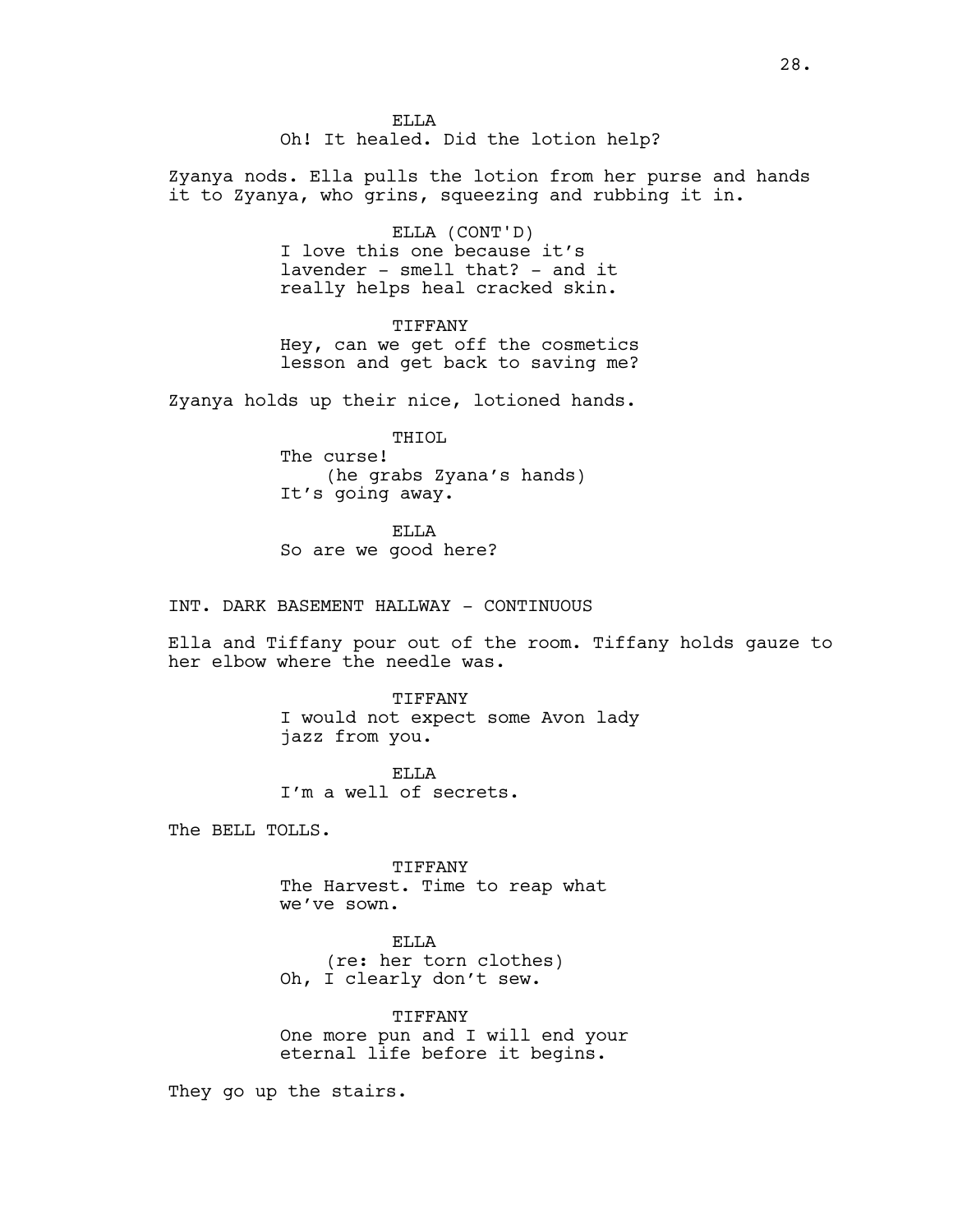Parents mingle amidst chairs on the lawn. GOBLINS in formal wear pass hors d'oeuvres and glasses of blood.

Barker lingers alone. He waves away a tray of B+.

Ella and Tiffany, grimy from the basement  $-$  the only students who didn't slip into something less comfortable - walk up to Noah. Margot and Jaqui - holding court with the Sisters while Tal tries to join the circle - glare at them.

Parkman taps the mic.

PARKMAN Your attention, please. The Harvest will soon begin.

EXT. CONCORD PREP QUAD - MOMENTS LATER

PARKMAN Tonight, you join the ranks of power. Welcome, to The I.V. League.

ON STAGE: Two GOBLINS set up a stand with I.V. bags of blood.

PARKMAN (CONT'D) The Harvest joins you to an old world, a bloodline of vampires tracing the history of power in our great nation. Welcome to Forever.

ON STAGE: The first STUDENT in line mounts the stage. Parkman bites the student's neck, sucking deep.

The student stumbles and takes an I.V. BAG. His new fangs sprout from his teeth, and he sinks them into the bag, draining it lustily. The audience cheers and applauds.

IN LINE: Ella, Noah and Tiffany stand behind Tal.

ELLA OK. Cool. Just a nice, normal first night of high school.

Ella bites her lip. She looks out at the crowd of parents, eyes wide with joy, fangs glinting in the firelight.

> ELLA (CONT'D) I can't believe they can make us do this. Can they make us do this?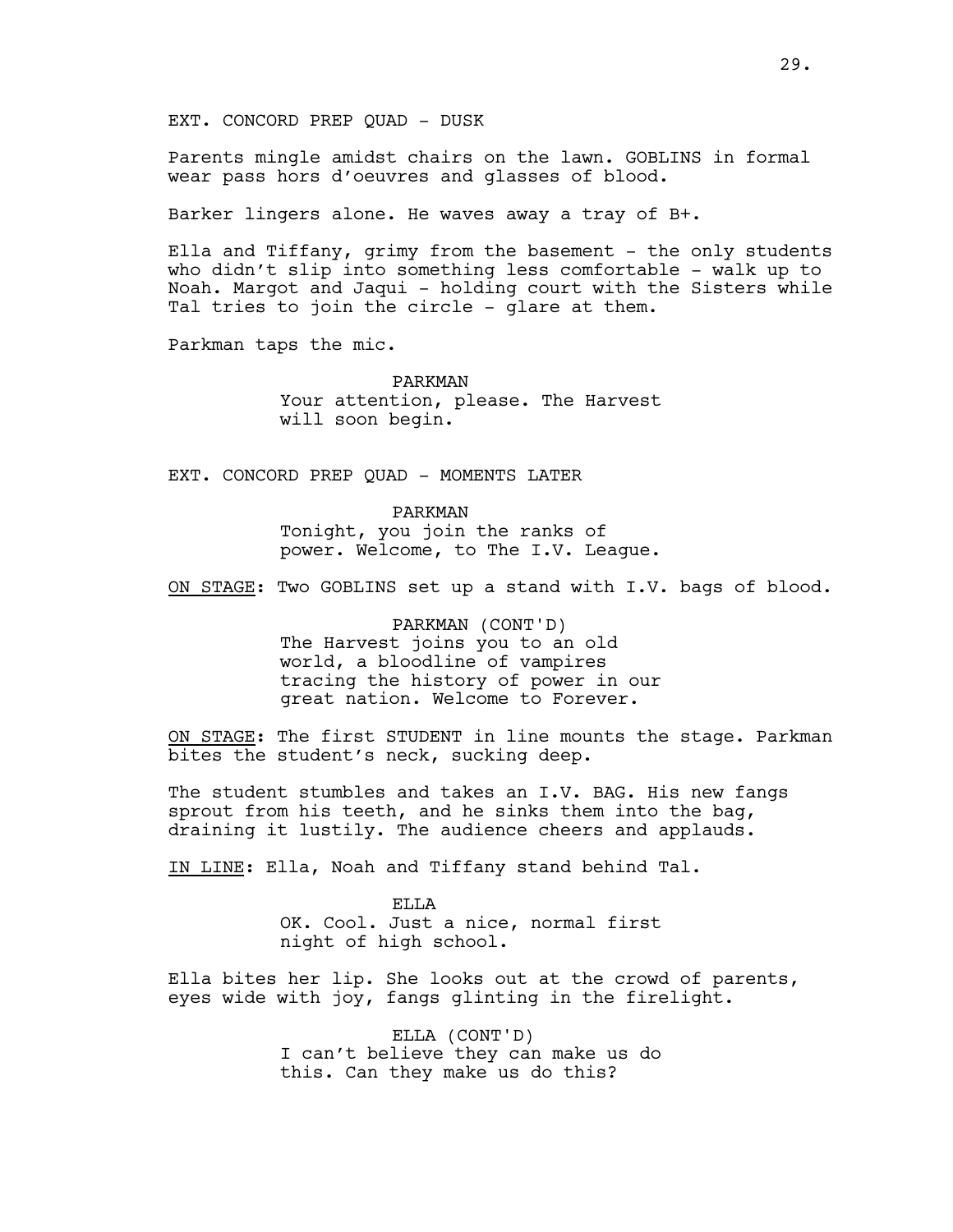TIFFANY I mean...yes?

ELLA (she looks at Noah, green) Are you OK?

NOAH Yep. Good. Psyched.

On stage, Parkman bites into the next student.

NOAH (CONT'D) No. Nope. Definitely puking.

Tal turns around, angrily.

TAL SHH! Please show some respect.

Tiffany types into her phone, frantic. The line creeps up.

TIFFANY (reading from phone) There's nothing in the school charter that says a student has to turn Vampire.

ELLA What does that mean?

TIFFANY It means, No: they can't make us. But, it is strongly encouraged.

ELLA I didn't peg you for a nerd.

TIFFANY I'm a well of secrets.

Tiffany nudges Ella forward. Parkman bites the next student.

ELLA (V.O.) Mom, please. I need you. Now.

The ceremony sounds fade. Ella fingers her silver choker.

Ella sees Margot and Jaqui, and their Coven, all in matching outfits of different shades; a clump of clones.

> CARL (V.O.) Ignore the herd.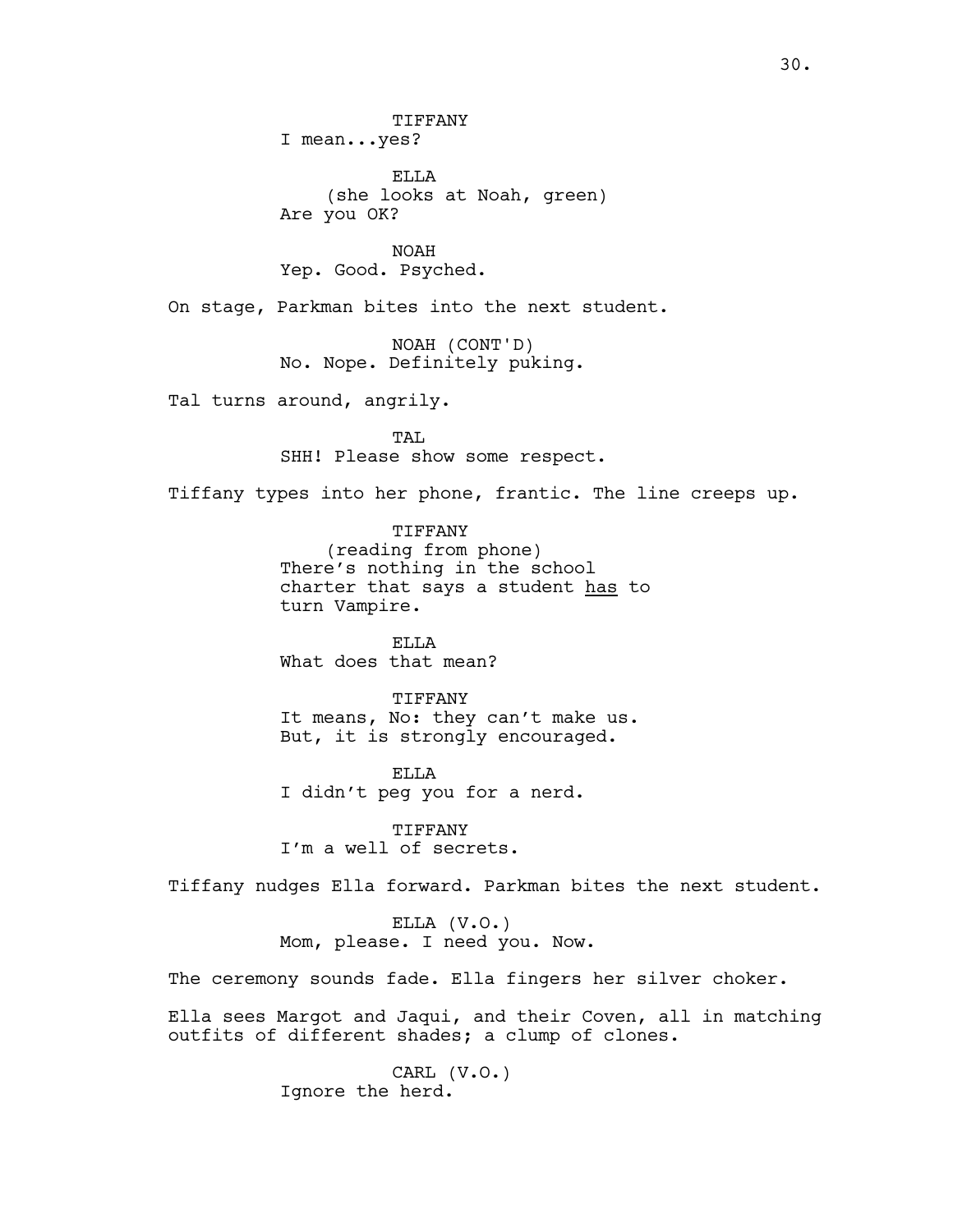She looks at the line of students, lemmings to the cliff.

BARKER (V.O.) "Listen to your inward voice, and bravely obey that."

Ella looks through the crowd for Barker: his weird hat, his toad on his shoulder.

> ELLA (to herself, murmured) There are witches at Concord Prep.

She scans the crowd again: fangs glinting but here and there, someone slightly more goth, fangless.

She looks up at stage: Parkman bites into Tal's neck.

NOAH What did you say?

ELLA There are witches at Prep.

She turns to Tiffany and Noah, whispering.

ELLA (CONT'D) The charter says they can't make us turn Vampire. Right, Tiffany? So?

Tiffany nods, confused. Noah stares, bewildered.

PARKMAN Ms. Stone?

Ella whips around. Parkman smiles, waving her forward.

She turns back to her friends. Her friends!

ELLA They can't make us.

Tiffany and Noah stare at each other, but Ella is gone.

She walks up to Parkman.

# PARKMAN

Take it off.

Ella looks at Parkman, dazed, then to the crowd.

ELLA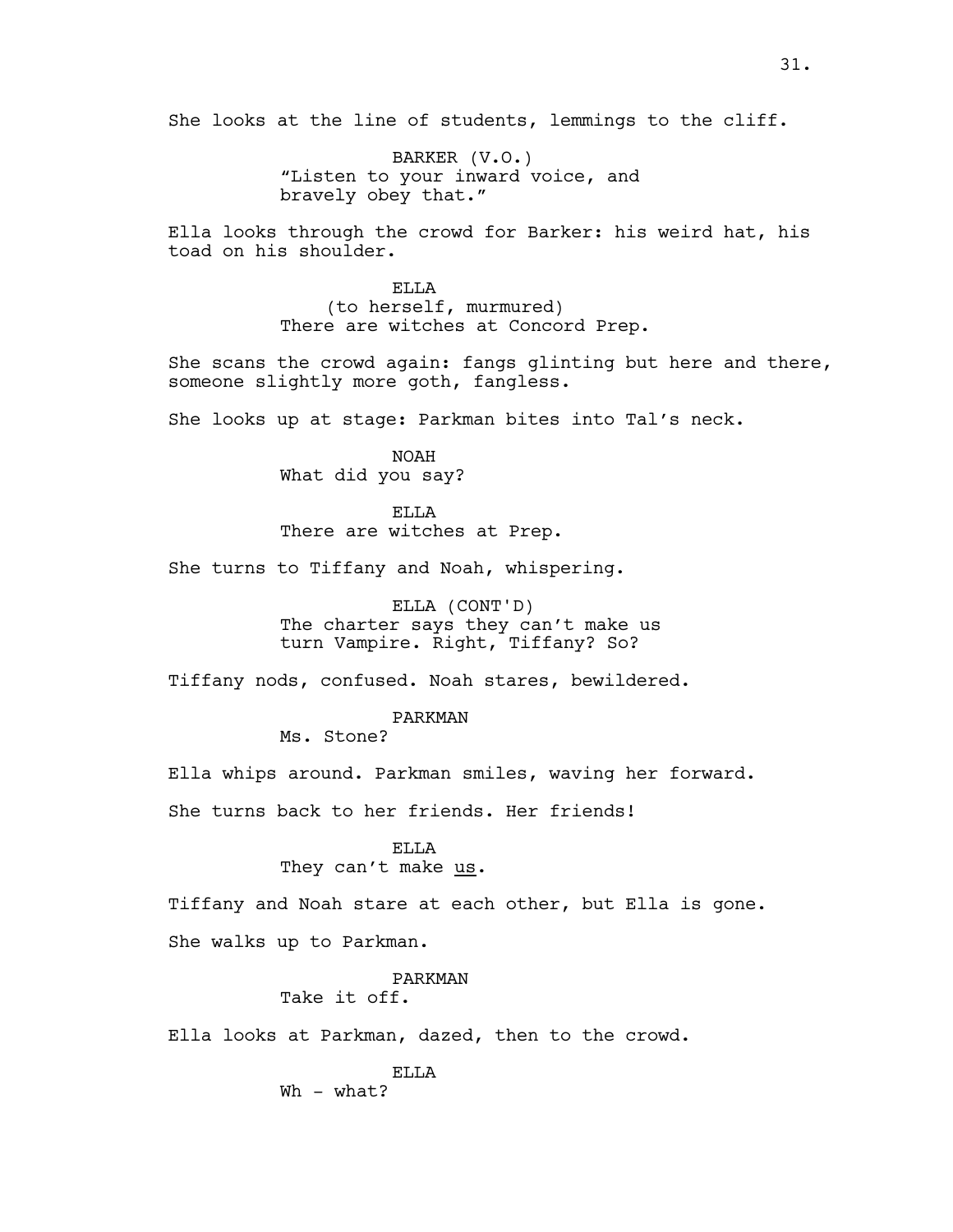Parkman laughs. He reaches to unclasp her choker.

PARKMAN I'll need your neck for this part.

ELLA

No.

She pulls away. Parkman's face drops.

PARKMAN Excuse me?

# ELLA

I said, No.

Parkman laughs, angry. Hisses and whispers wash over the crowd. Ella steps to the mic.

> ELLA (CONT'D) I, Ella Stone, abstain from vampirism.

IN CROWD: The crowd gasps and shouts.

PARKMAN You can't do that.

ELLA And I decree the formation of a new Coven. For non-vampires.

PARKMAN Faculty must approve of all cov-

ELLA With Dr. Barker as our advisor.

Parkman's glare swings to Barker, who's shocked but nods.

Ella pushes past Parkman, to the side of the stage.

Tiffany steps up to the microphone.

TIFFANY I abstain from vampirism.

She joins Ella. Noah steps up to the microphone.

NOAH  $I -$ (he fights back puke) I. What they said.